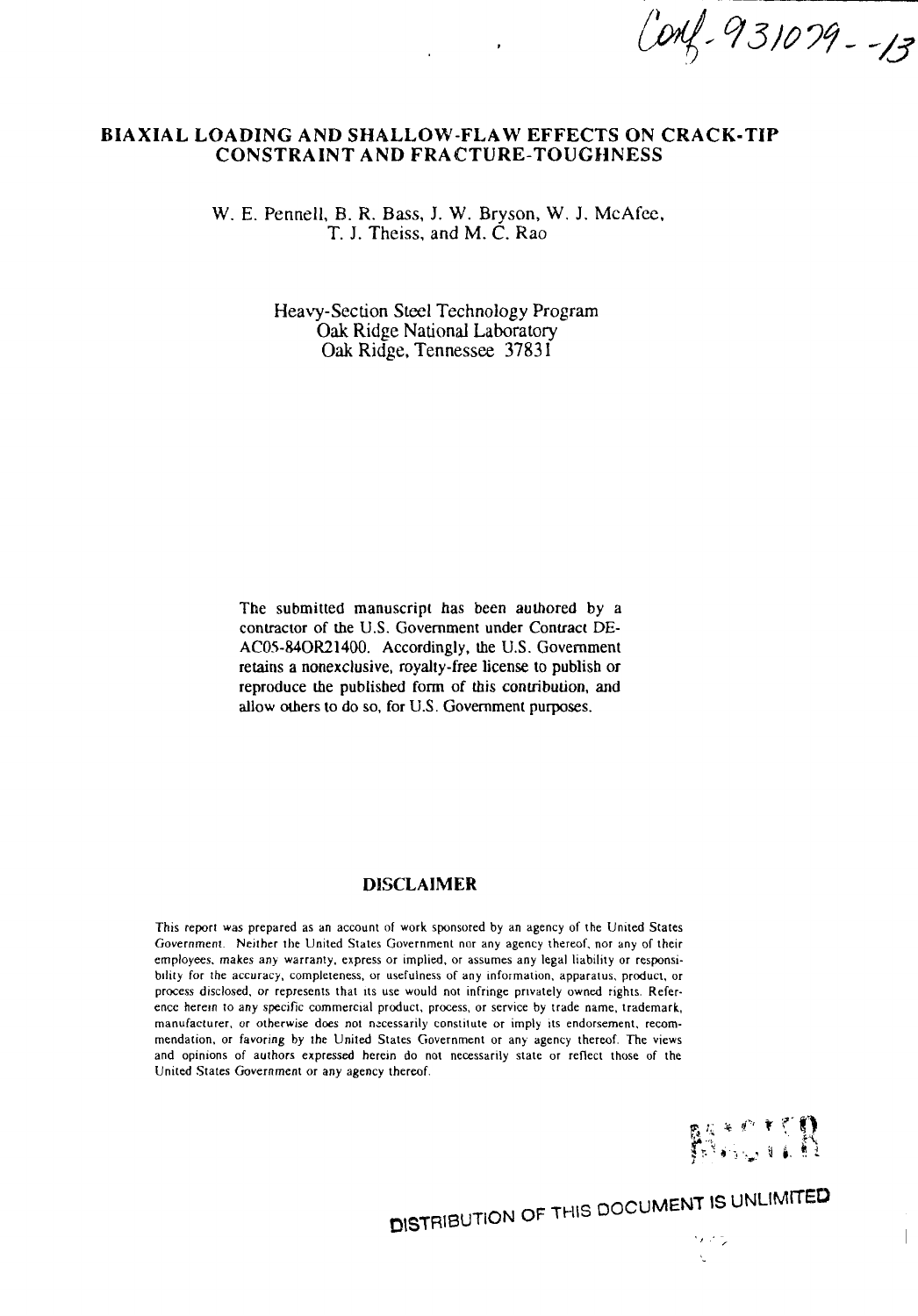## **Biaxial Loading and Shallow-Flaw Effects on Crack-Tip Constraint and Fracture-Toughness\***

W. E. Pennell,<sup>†</sup> B. R. Bass,\*\* J. W. Bryson,<sup>†</sup> W. J. McAfee,<sup>†</sup> T. J. Theiss, $<sup>†</sup>$  and M. C. Rao $<sup>‡</sup>$ </sup></sup>

Oak Ridge National Laboratory

#### **Abstract**

J

Uniaxial tests of single-edged notched bend (SENB) specimens with both deep- and shallow-flaws have shown elevated fracture-toughness for the shallow flaws. The elevation in fracture-toughness for shallow flaws has been shown to be the result of reduced constraint at the crack-tip. Biaxial loading has the potential to increase constraint at the crack-tip and thereby reduce some of the shallow-flaw, fracture-toughness elevation. Biaxial fracture-toughness tests have shown that the shallow-flaw, fracture-toughness elevation is reduced but not eliminated by biaxial loading. Dualparameter, fracture-toughness correlations have been proposed to reflect the effect of crack-tip constraint on fracture-toughness. Test results from the uniaxial and biaxial tests were analyzed using the dual-parameter technology. Discrepancies between analysis results and cleavage initiation site data from fractographic examinations indicate that the analysis models are in need of further refinement. Addition of a precleavage, ductile-tearing element to the analysis model has the potential to resolve the noted discrepancies.

#### **Introduction**

Fracture mechanics technology is used to assess the structural integrity of irradiation-embrittled reactor pressure vessels (RPV's) containing flaws. The fracture mechanics technology currently in use is based upon analysis methods and fracture-toughness data appropriate for cracks with a high degree of crack-tip constraint. This approach has the advantage that it produces very conservative estimates of allowable RPV operating conditions, and therefore assures high levels of safety. There is a concern, however, that the level of conservatism inherent in the limiting crack-tip constraint approach to RPV safety assessment may have economically unacceptable consequences when applied to configurations and loading conditions where upper-bound levels of crack-tip constraint do not exist.

In part, the current approach to the structural integrity assessment of irradiation-embrittled RPV's stems from limitations of the nondestructive examination (NDE) technology available at the time the fracture mechanics technology was developed. Substantial advances in NDE technology have been made since that time. Detection and accurate sizing of relatively small flaws is now possible. Conceptually it is now possible to define requirements for the fracture analysis of RPVs in terms of the flaws detected and sized during in-service NDE examinations. For this approach to become a practical reality, however, fracture mechanics technology appropriate to these new conditions must be developed and validated.

<sup>&#</sup>x27;Research sponsored by Division of Engineering, Office of Nuclear Regulatory Research, U.S. Nuclear Regulatory Commission under Interagency Agreement 1886-8011-9B with the U.S. Department of Energy under contract DE-AC05-84OR21400 with Martin Marietta Energy Systems, Inc.

<sup>^</sup>Engineering Technology Division.

<sup>&</sup>quot;Computing Applications Division.

<sup>^</sup>Consultant to the Metals and Ceramics Division.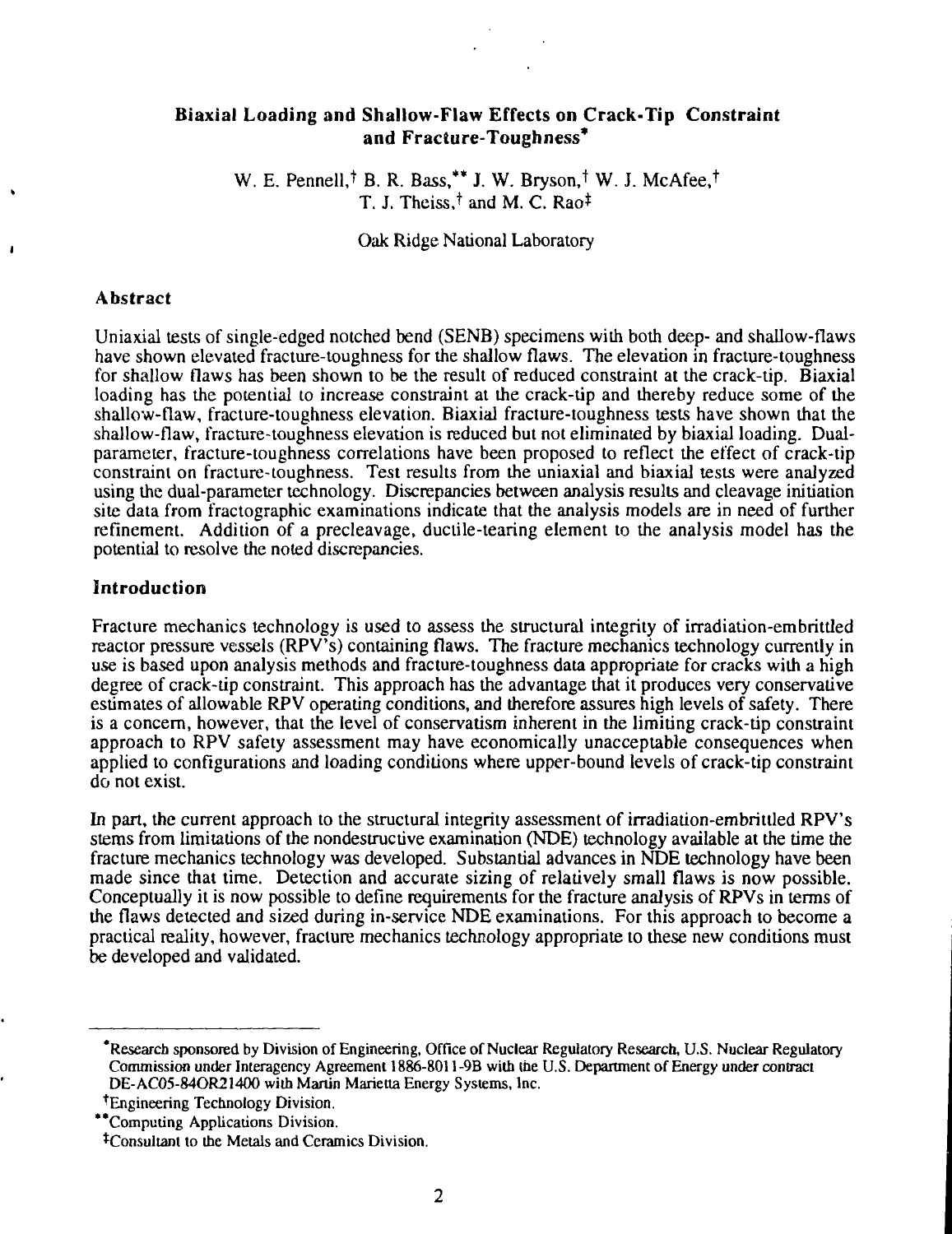Features of the flaws of interest in an NDE based RPV safety assessment are that they are relatively shallow and located in a biaxial stress field. Fracture technology advances required to address these conditions include the development of a fracture-toughness data base for shallow flaws and determination of the effect of biaxial stress fields on the shallow-flaw, fracture-toughness. Shallow-flaw, fracture-toughness would be expected to be higher than the deep-flaw fracture toughness currently in use because of the proximity of the vessel inner surface to the crack-tip and the consequent decrease in crack-tip constraint. Biaxial loading would act to restore some of the crack-tip constraint and reduce, but not eliminate, some of the fracture-toughness elevation associated with shallow flaws.

 $\mathbf{r}$ 

Development of analysis techniques which adequately reflect the effects of crack-tip constraint on fracture-toughness is clearly essential to the implementation of an advanced fracture analysis technology. Development of fast and economical high-volume computing capabilities has made possible the detailed analysis of the elastic-plastic stress fields at the crack-tip. Crack-tip constraint can, therefore, be characterized in terms of its effect on the crack-tip stress fields. Dual-parameter, fracture-toughness correlations and corrections have been proposed for this purpose. Refining and validating these dual-parameter fracture analysis methods is an important element of an advanced fracture technology development program.

The above discussion of the use for an advanced fracture mechanics technology has been in terms of its application to the evaluation of flaws discovered and characterized during an in-service NDE examination. It should be noted, however, that other important RPV safety assessment applications exist. These include (a) the probabilistic fract . mechanics analysis of reactor pressure vessel integrity under postulated pressurized thermal shock (PTS) transient loading, and (b) transfer of data from future miniature fracture mechanics RPV surveillance specimens for application to RPV safety assessments.

The Nuclear Regulatory Commission (NRC) sponsored Heavy-Section Steel Technology (HSST) Program at Oak Ridge National Laboratory (ORNL) is conducting research to generate the fracturetoughness data to develop and validate the analysis methods required for the application of an advanced fracture mechanics technology to RPV safety assessments. This paper provides an interim report of results from that research.

## **Constraint Effects In Fracture**

Fracture occurs when the opening mode tensile stresses at the tip of a crack in a brittle material exceed a critical value over a finite length (1). Local yielding of the material at the crack-tip limits the buildup of opening-mode stresses and thereby directly influences fracture-toughness.

Crack-tip stress fields can be divided into hydrostatic and shear components. Yielding of the material is governed by the shear component of the stress field. Tensile hyurostatic stresses contribute directly to the crack-tip opening mode tensile stresses but do not influence yielding. It follows, therefore, that fracture-toughness will be directly influenced when the hydrostatic component of the crack-tip stress field increases.

Crack-tip constraint is the term used to describe conditions which influence the hydrostatic component of the crack-tip stress field. Low constraint reduces the hydrostatic stress contribution to the opening mode stress and thereby increases the fracture-toughness relative to that obtained in a high-constraint configuration.

Plane strain constraint of a crack embedded in a large elastic body represents what may be a practical upper limit to crack-tip constraint. In such a condition the crack-tip plastic zone is very small when compared with the test specimen dimensions. Irwin (2) demonstrated that fracturetoughness of a material for conditions of linear elastic plane-strain (LEPS) constraint of the crack-tip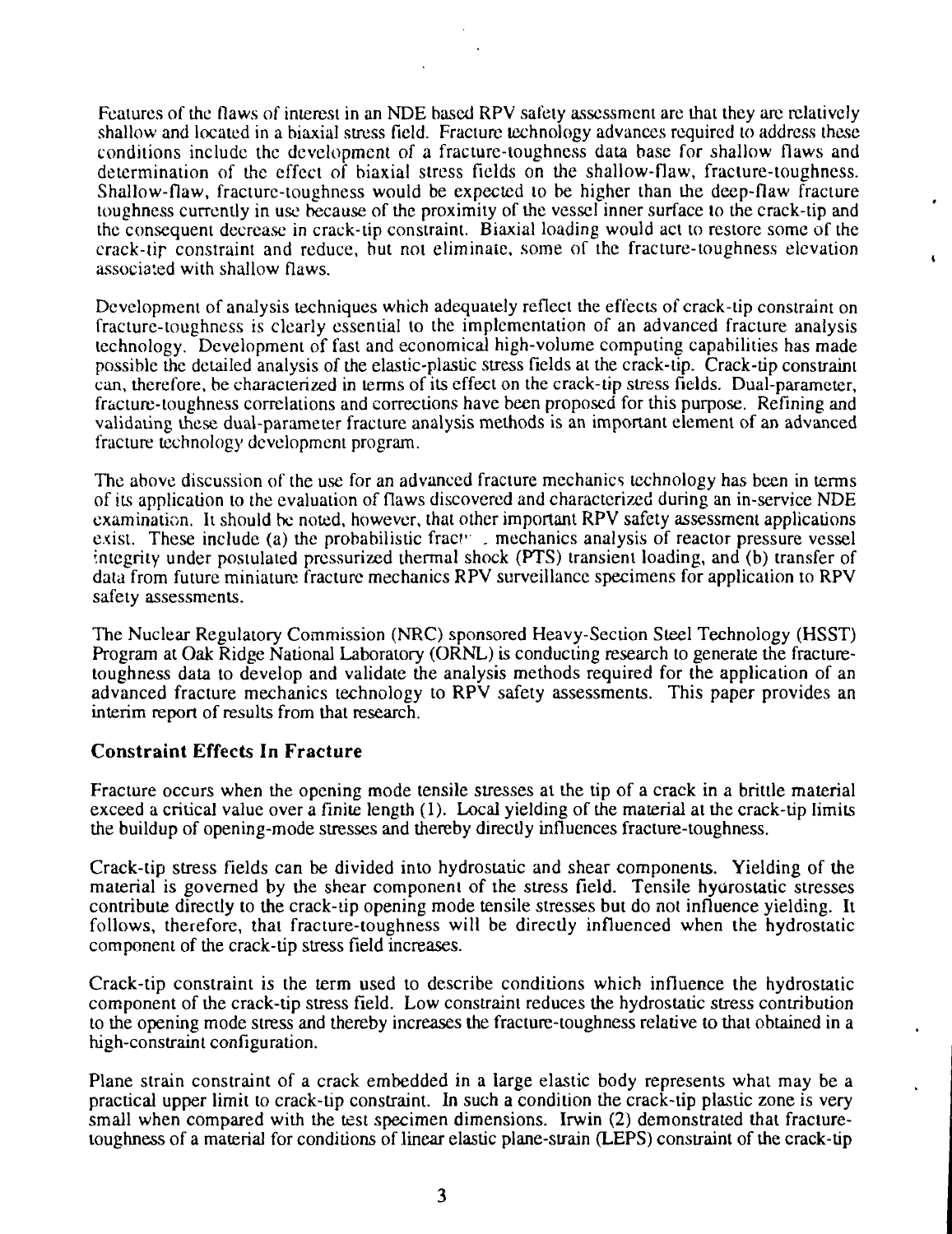plastic zone can be adequately characterized by a single parameter, the stress-intensity factor  $K_{1c}$ . Hutchinson (3), Rice, and Rosengren (4) showed that crack-tip stresses can be uniquely defined for these conditions for a power-law hardening material. The singular crack-tip stress distribution associated with LEPS constraint is designated the HRR stress distribution.

The LEPS crack-tip constraint condition is attractive for fracture-toughness testing because it can be readily reproduced in any testing laboratory. Fracture-toughness testing standards such as the American Society for Testing and Materials (ASTM) Standard E399 (5), therefore, requires that LEPS crack-tip constraint be present in a test specimen for the fracture-toughness test data to be considered valid. Assurance that the required LEPS constraint condition was achieved during a test is obtained by requiring that the test specimen size be not less than a minimum acceptable size governed by the material yield stress and the measured fracture-toughness. The requirements of ASTM E399 have the practical effect of limiting the size of the crack-tip plastic zone radius at fracture to approximately  $2\%$  of both the crack-depth and the test specimen thickness.

Fracture-toughness data produced using test specimens with LEPS crack-tip constraint represent what is probably a lower bound fracture-toughness for a material. Test specimen dimensions required for the maintenance of LEPS crack-tip constraint conditions can be very large. Fracturetoughness tests of A533B material conducted at temperatures in the transition range of the fracturetoughness curve required the use of 10T and I2T compact tension (CT) test specimens (6). These test specimens incorporate crack depths of  $254 \text{ mm}$  (10 in) and  $3(44.8 \text{ mm})$  (12 in.), respectively.

Departure from conditions of LEPS crack-tip constraint results in a crack-tip stress distribution which is no longer singular. It differs from the HRR stress distribution in a manner dictated by the crack-tip constraint. This difference directly influences the fracture-toughness associated with a particular material and crack-geometry combination. The fracture-toughness now becomes constraint-dependent. It follows, therefore, that a second pa.a.neter must be added to the fracturetoughness characterization to account for the influence of departures from LEPS crack-tip constraint.

#### **Dual-Parameter, Fracture-Toughness Corrections and Correlations**

×

Dual-parameter, fracture-toughness corrections and correlations have been proposed to provide a quantitative assessment of effect of reduction of crack-tip constraint on fracture-toughness. Principal features of the J-Acr fracture-toughness correction proposed by Dodds-Anderson (7), and the J-Q dual-parameter, fracture-toughness correlation proposed by O'Dowd and Shih (8, 9) are illustrated in Fig. 1.

The Dodds-Anderson J-Acr correction factor approach provides a quantitative adjustment for fracture-toughness data when the LEPS constraint conditions associated with valid  $K_{1c}$  data have not been maintained. Formulation of the J-Acr correction factor approach is based upon the following principles and assumptions: (a) initiation of cleavage fracture is governed by a stressbased criterion which remains constant for a range of crack-tip constraint conditions; (b) cleavage initiation occurs in a region of the crack-tip stress field where stresses can be adequately defined using small-scale yielding (SSY) continuum mechanics-based, finite-element analysis models; (c) fracture occurs in two specimens with differing levels of crack-tip constraint when stresses at specific locations on the crack plane ahead of the crack tip reach a common reference value. The reference stress value does not have to be rigorously defined if the crack-tip stress fields are selfsimilar since the same value will be used in each of the constraint conditions being compared; (d) the specific location (r) along the crack plane selected for assuring equivalence of opening mode stresses is not critical, provided that the location selected is within the zone where SSY continuum mechanics-based analysis models can adequately define the stress field. A value of *r* = 4\*CTOD has been used (7); (e) in a simplified form, the Dodds-Anderson fracture-toughness correction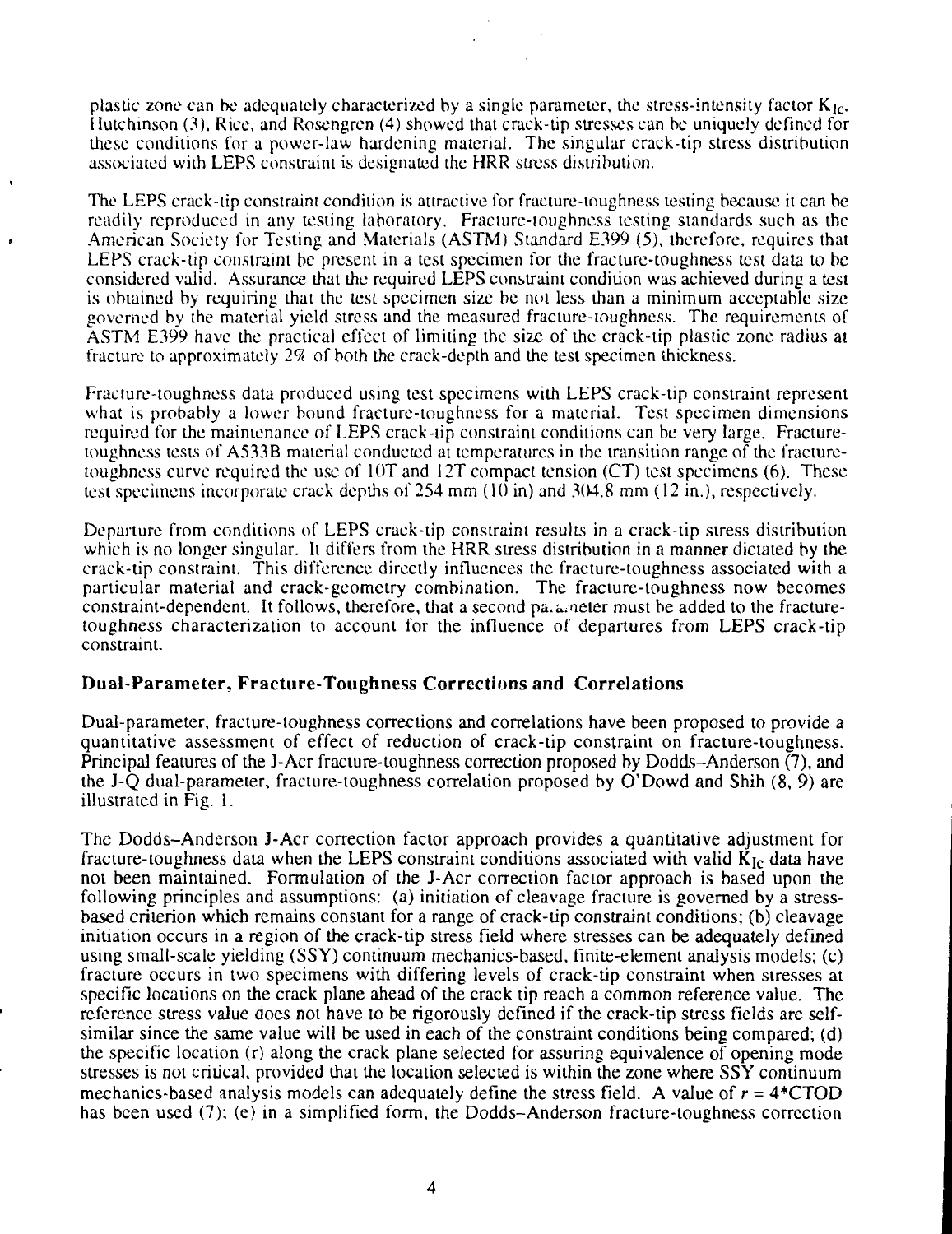

Fig. 1 Dual-parameter corrections and correlations have been proposed as means for adjusting fracture-toughness data for the effects of crack-tip constraint.

factors can be defined in terms of the constraint-dependent ratio of the applied J-values required to generate the reference opening mode stress value at the selected distance ahead of the crack tip (r);  $(t)$  extension of the concept of a reference stress at a specific radius to a reference stress acting over the volume defined by the area contained within a reference stress contour (Acr) in a unit thicknessplate provides a means of reflecting the statistical nature of cleavage initiation in the fracturetoughness process. In practice results obtained using this extension of the concept compare closely with those predicted using the reference stress radius approach  $(7)$ .

Use of the simplified form of the Dodds-Anderson correction factor approach is illustrated in Fig. 2. Note that the value of "r" in the expression  $\sigma_0$  *remains constant.* The critical J-value for



Fig. 2 A simplified form of the Dodds-Anderson correction factor can be used with opening mode stress plots from crack-tip analyses to make  $J<sub>c</sub>$  predictions for modified constraint configurations.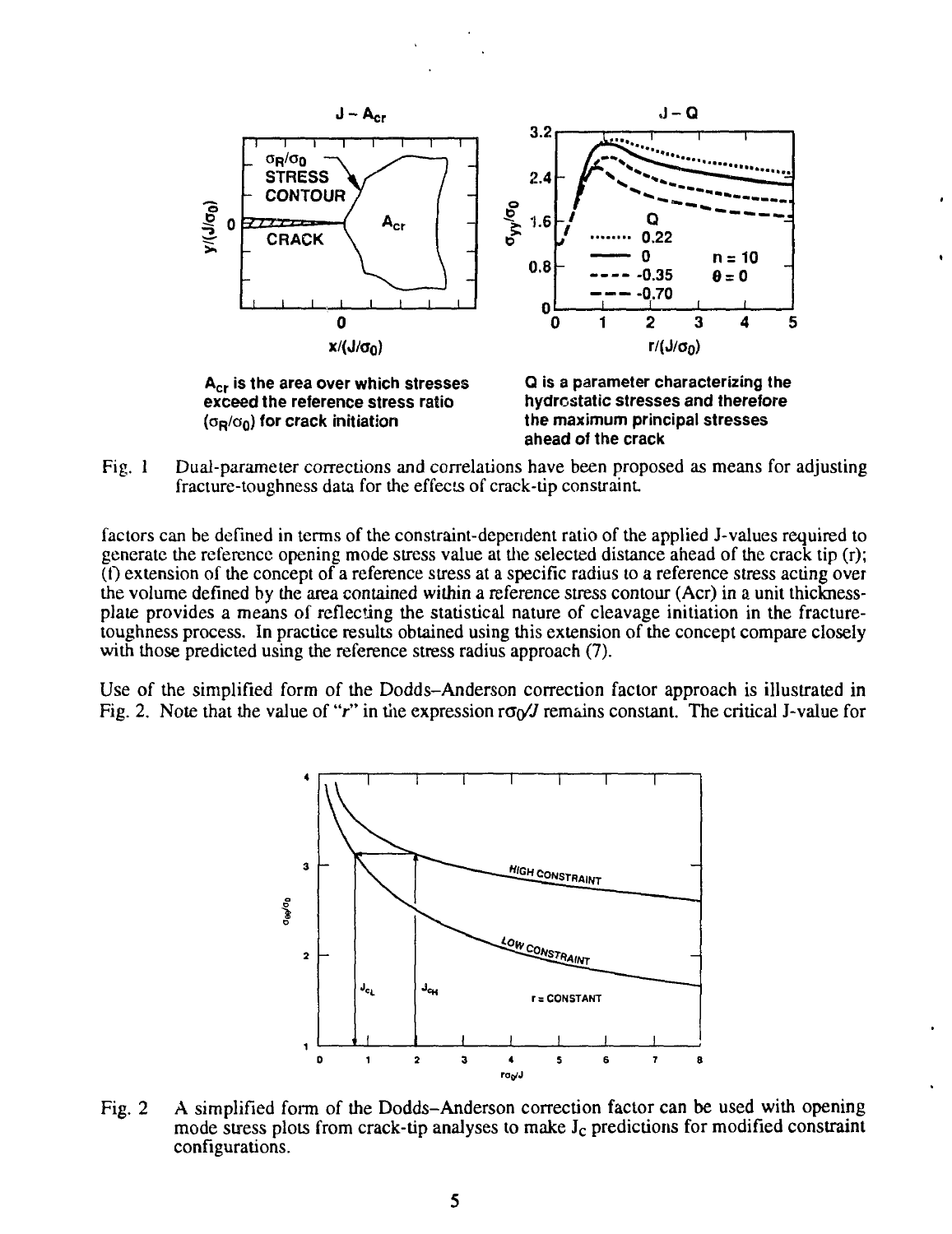a low constraint configuration  $(J_{cl})$  can, therefore, be estimated if the critical  $J$  for a high constraint configuration  $(J_{ch})$  is known and the crack-tip, opening-mode stress plots are available for both configuiations.

The two-parameter (J-Q), fracture-toughness correlation proposed by O'Dowd and Shih characterizes the effects of stress triaxiality on the crack-tip stress field. The HRR crack-tip stress field is used as the basis of comparison for crack-tip stress fields with differing levels of crack-tip stress triaxiality.

In the J-Q fracture-toughness correlation, *Q* defines the departure of the stress-state dependent opening mode stress distribution on the crack plane from the HRR opening mode stress distribution. Extensive SSY finite-element analysis performed by O'Dowd and Shih indicates that *Q* remains relatively constant over the region ahead of the crack-tip in which cleavage initiation is postulated to occur. *Q* can, therefore, be expressed as follows.

$$
Q = \frac{\sigma_{yy} - (\sigma_{yy}) \text{HRR}}{\sigma_O} \tag{1}
$$

Where  $\sigma_{yy}$  is the crack-tip opening mode stress distribution for a specific constraint condition,  $(\sigma_{yy})$ HRR is the corresponding stress distribution for the HRR constraint condition, and  $\sigma_0$  is the material yield stress. *Q* is postulated to remain constant over the crack-tip process zone and is conventionally evaluated at  $r = 2J/\sigma_0$ .

In physical terms, *Q* is the difference between the hydrostatic stress associated with the reference HRR crack-tip stress distribution and the crack-tip hydrostatic stress associated with a specific constraint condition. *Q* is conventionally expressed in a normalized form by dividing the hydrostatic stress increment by the material yield strength. A reduction in constraint relative to the reference HRR constraint condition produces a negative Q-value.

Rice's J-integral (10) sets the size of the zone over which large crack-tip stresses act. Fig. 1(b) shows the crack-tip opening mode stress distribution for a range of constraint conditions characterized by *Q.* The distance "r" ahead of the crack tip is normalized by dividing by the parameter *(J/c0).* In non-normalized fcrm any one of the curves shown in Fig. l(b) would appear as a family of curves with the peak on the curve moving further from the crack-tip as *J* increases.

A fracture prevention margin calculated using a single parameter characterization of fracturetoughness would be expressed as the ratio of the material fracture-toughness to the crack driving force  $(K_{1c}/K_1$  or  $J_c/J$ ). The equivalent process using the J-Q characterization of fracture-toughness is illustrated in Fig. 3. The single-parameter characterization of fracture-toughness at a particular value of  $RT_{NDT}$  is replaced with a J-Q fracture-toughness locus. Given the data scatter inherent to the fracture process, the J-Q locus takes the form of a J-Q data scatter band with upper and lower bounds. Fracture-toughness tests on specimens with varying levels of crack-tip constraint, such as those described late, in this paper, are used to generate the data required to define the J-Q locus scatter band.

Elastic-plastic, finite-element analysis of the crack-tip region defines *J* and *Q* for each step in the loading sequence. Intersection of the locus of these points with the lower bound of the J-Q fracture-toughness scatter band defines the minimum *J* and the associated *Q* for fracture initiation. This value of *J* can then be compared with *J* produced by the maximum component loading to determine the fracture prevention margin for the component. Characterization of the J-Q fracturetoughness scatter band in statistical terms permits extension of the concept for use in probabilistic fracture mechanics analyses.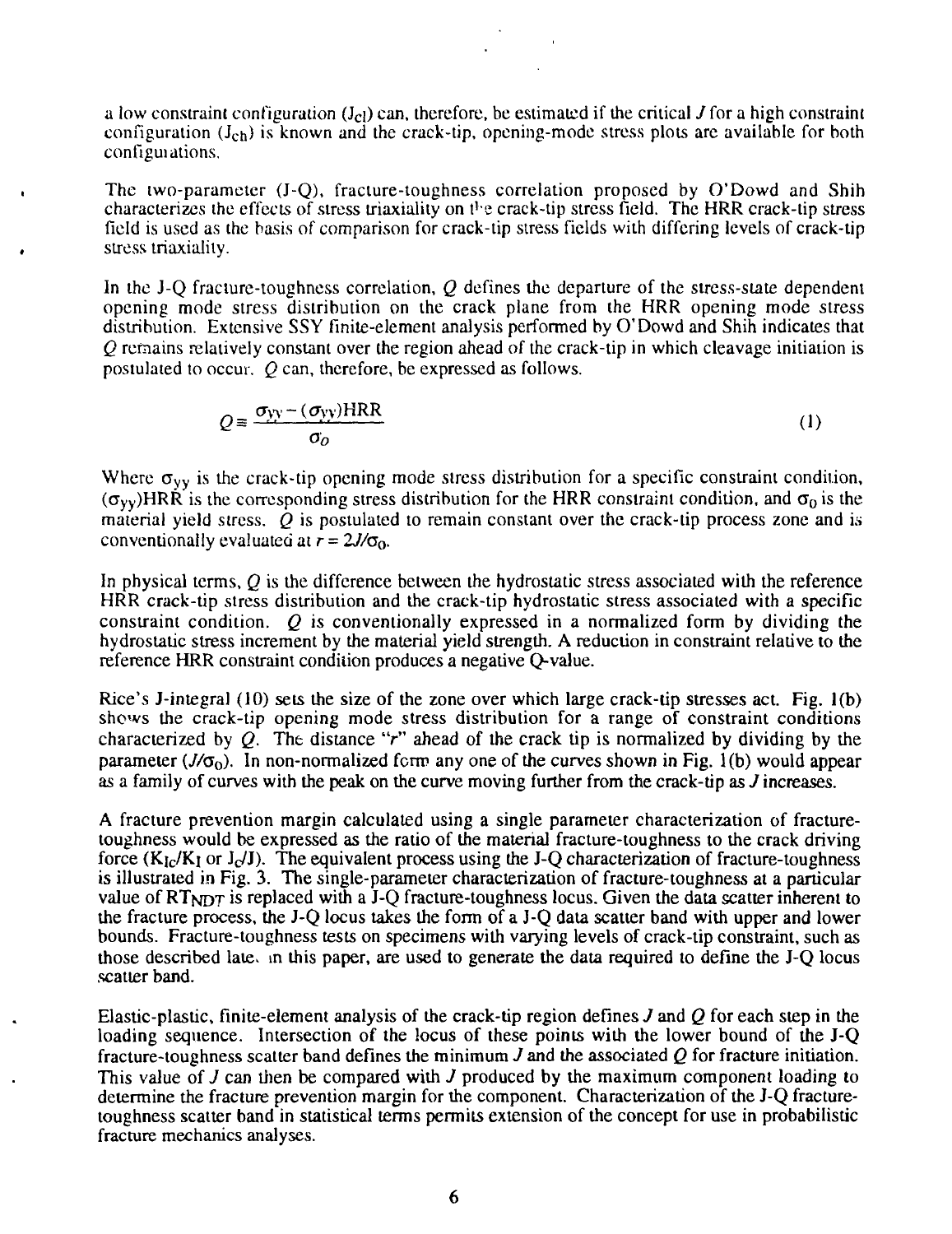

Fig. 3 Intersection of the J-Q loading trajectory for a specific configuration and loading condition with the material J-Q fracture-toughness scatter band defines the range of critical J values

It will be evident from the above discussion of the J-Acr and J-Q dual-parameter concepts that they have much in common. Principles (a) and (b) described above for the J-Acr correction factor concept are equally applicable to the J-Q dual-parameter, fracture-toughness correlation concept. The J-Q concept assumes that *Q* will remain relatively constant over the process zone and, therefore, does not require that a specific location be selected for a comparison of *Q* values. It has, however, become customary to use the location defined by  $r = 2J/\sigma_0$  for this purpose.

# **Shallow-Flaw Fracture-Toughness Tests**

Fracture-toughness tests have been performed on single-edge, notch-bending (SENB) test specimens using both deep- (a/W = 0.5) and shallow- (a/W = 0.1) flaws (Ref. 11). Beam specimens used in these tests are shown in Fig. 4. The beams were fabricated from A533B material and were nominally 100 mm (4 in.) deep. Use of beams with this depth permitted testing of shallow flaws with depths in the range identified as the critical depth range for PTS analysis. Use of prototypical flaw depths reduced somewhat the uncertainties associated with extrapolation of shallow-flaw, fracture-toughness data for application to full-scale structures (12).

Details of these tests have been extensively reported elsewhere (11, 13, 14), and will not be repeated here. Data from the tests are important to both the ongoing development of dualparameter, fracture-toughness correlations and the investigation of biaxial loading effects on cracktip constraint and fracture-toughness. The deep-flaw and shallow-flaw fracture-toughness data generated in these tests were produced using a single material and closely controlled test conditions. Differences between the deep-flaw and shallow-flaw fracture-toughness data obtained can, therefore, be reliably attributed to differences in crack-tip-constraint for the deep and shallow flaws. This attribute permits the data to be used, together with a J-Q analysis of the test specimens and loading conditions, to generate preliminary definitions of the J-Q failure locus scatter band for temperatures  $(T-RT<sub>NDT</sub>)$  investigated in the tests. The shallow-flaw portion of the data base also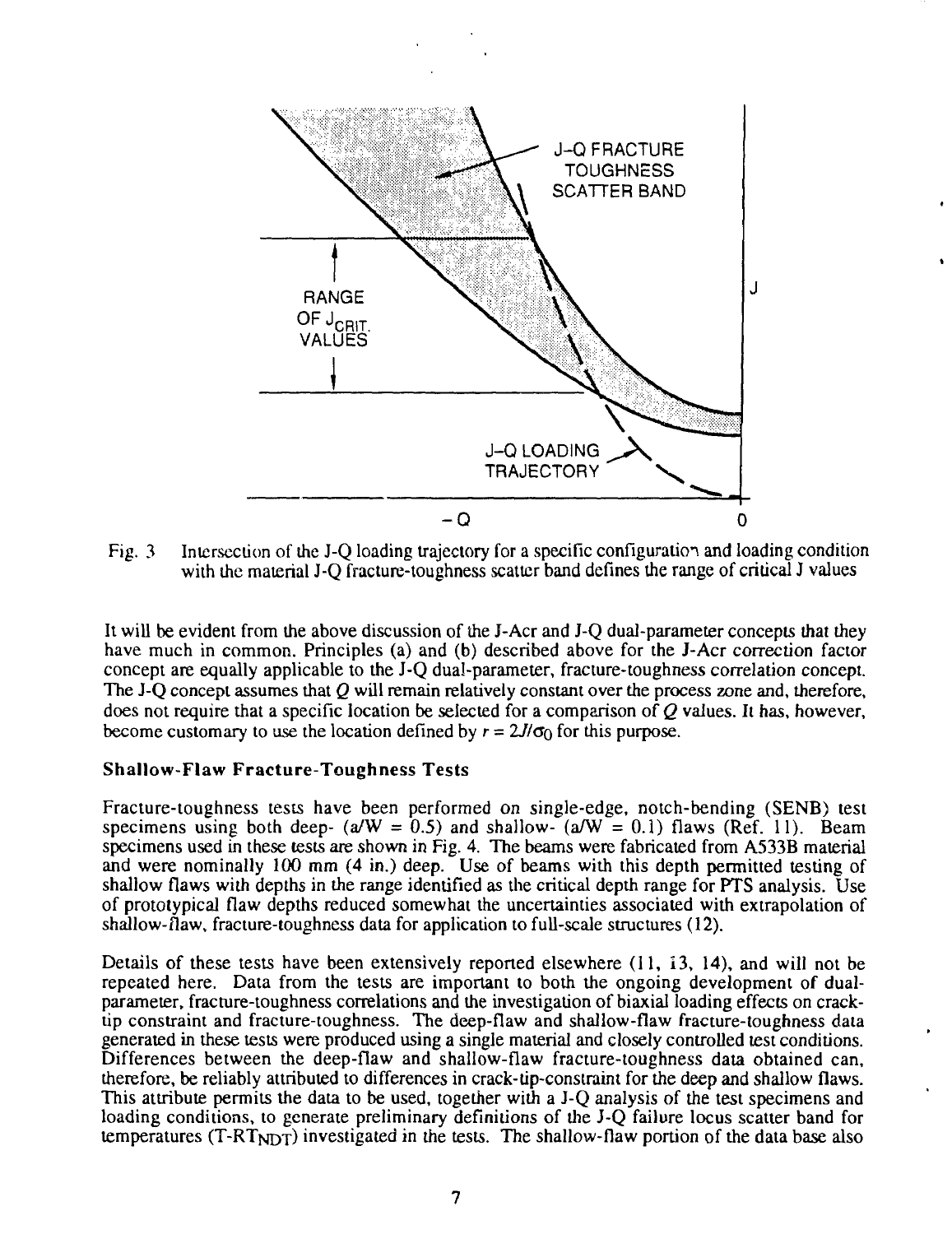

Fig. 4 I(X) mm deep beams were used in the shallow-flaw test program to permit full-scale testing of surface flaws having depths in the range which PTS analysis has shown to he the controlling range for crack initiation

provides a basis for assessing the effect of biaxial loading on the shallow-flaw, fracture-toughness of A533B material.

Shallow-Haw and deep-flaw fracture-toughness data generated in these tests are plotted in Fig. 5. The data are seen to be grouped into two separate families corresponding to the shallow and deep



Fig. 5 Data from the shallow-flaw, fracture-toughness testing program show that the shallowflaw effect produces a substantial increase in toughness at temperatures in the transition region of the fracture-toughness curve.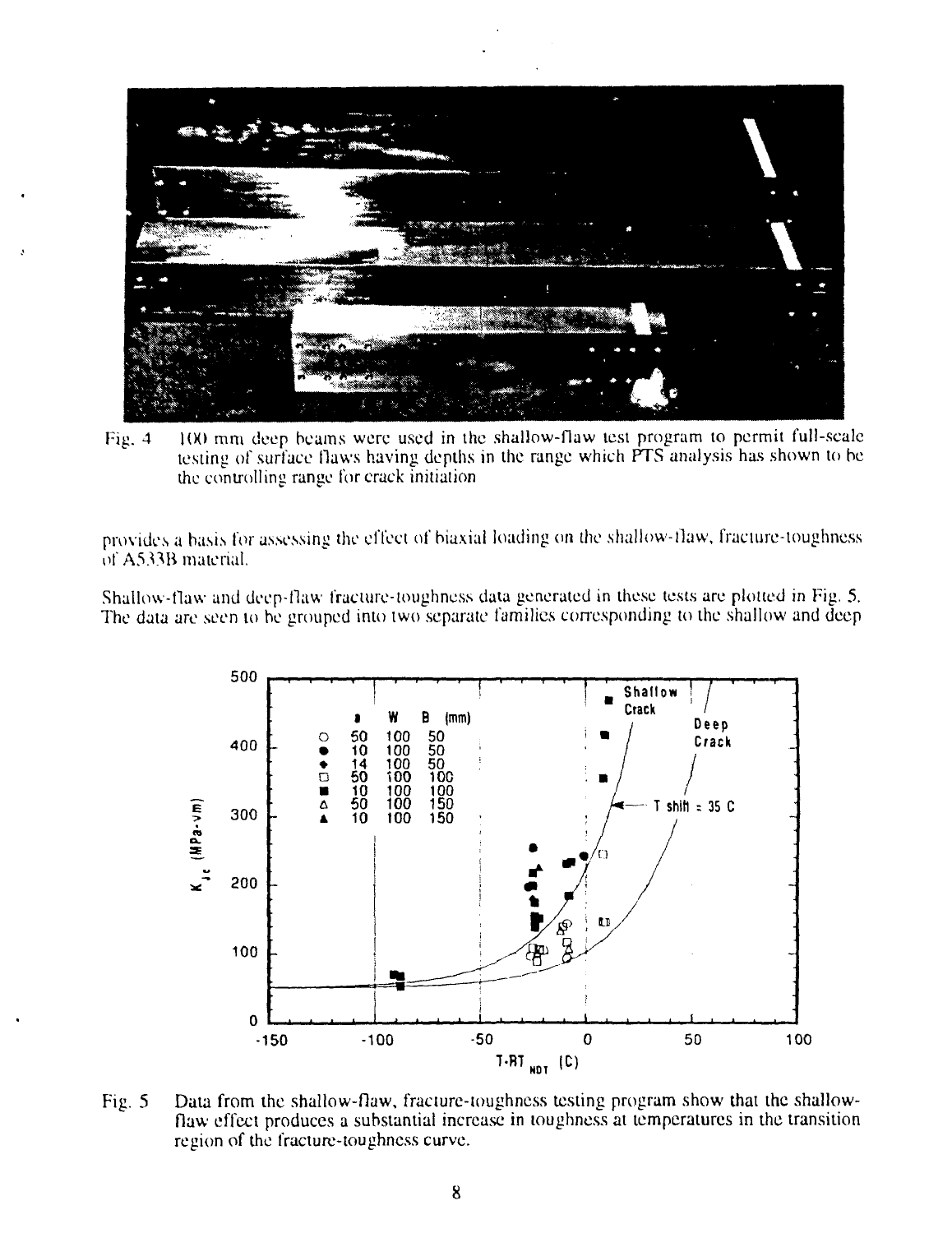flaws respectively. Lower bound curves fitted to the data show a  $35^{\circ}$ C shift in RT<sub>NDT</sub> between the two data sets. It is appropriate to note that most of the shallow-flaw, fracture-toughness data plotted in Fig. 5 are for a flaw depth of 10 mm (0.4 in.). The shallow-flaw, fracture-toughness would be expected to be flaw-depth dependent, with larger shifts in the  $RT<sub>NOT</sub>$  anticipated as the flaw depth decreases.

Note that the shallow-flaw effect on fracture-toughness is significant in the lower transition range of the fracture-toughness curve, which is the area of the curve important to PTS analysis, but is not significant on the lower-shelf portion of the curve. The transition region of ihe fracture-toughness curve is a region in which plastic flow at the crack-tip produces crack-tip blunting in advance of cleavage fracture. This result is, therefore, consistent with the concept of reduced crack-tip constraint for shallow flaws producing an associated decrease in hydrostatic stress and increased plastic flow (blunting) prior to cleavage fracture.

Ultimate resolution of the role of the absolute crack-depth "a" and the crack-depth ratio "a/W" in controlling the shallow-flaw, fracture-toughness enhancement effect will require test validation. The HSST Program has initiated the required tests using full-thickness test specimens cut from the wall of a reactor vessel from a canceled nuclear plant. One of the full-thickness test specimens is shown in Fig. 6. These specimens are currently being tested in the  $27.10^6$  N (6.10<sup>6</sup> lb) test machine at the National Institute of Science and Technology (NIST) under an HSST Program subcontract.

## **Biaxial Fracture-Toughness Testing Of Shallow Flaws**

Biaxial stress fields are produced in a reactor pressure vessel wall by both pressure loading and through-wall temperature gradients. A typical biaxial stress field is shown in Fig. 7, together with a constant depth shallow-surface flaw. One of the principal stresses is seen to be aligned parallel to



Fig. 6 Full thickness shallow- and deep-flaw SENB specimens currently being tested in the 27,000,000 MN (12,000,000 lb) test machine at the National Institute of Standards and Technology.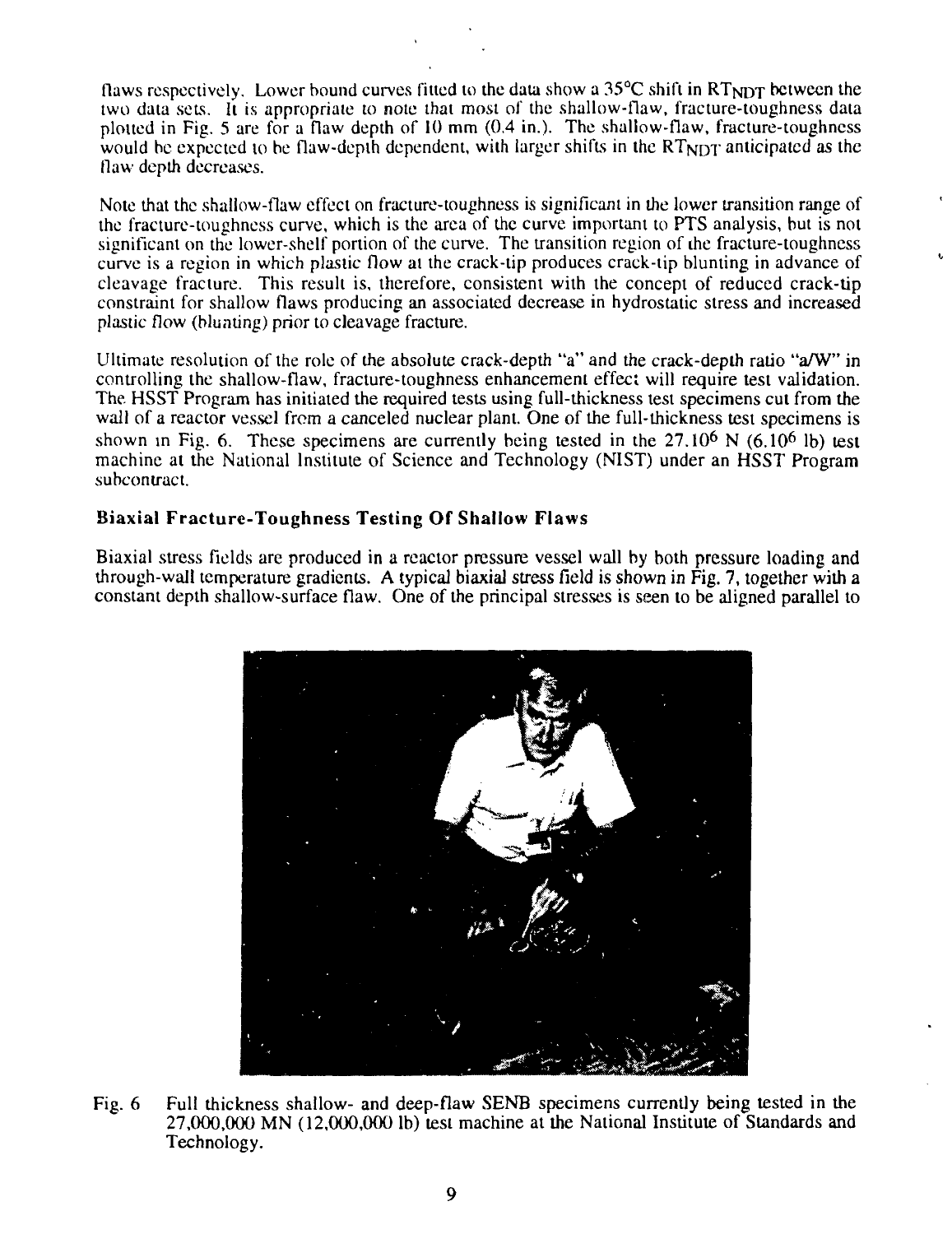

Fig. 7 PTS loading produces biaxial stresses in a reactor vessel wall with one of the piincipal stresses aligned parallel with the tip of a constant depth shallow-surface flaw.

the crack front. There is no counterpart of this far-field, out-of-plane stress in the shallow-flaw, fracture-toughness tests previously described. The far-field, out-of-plane stress has the potential to increase stress triaxiality (constraint) at the crack-tip and thereby reduce some of the fracturetoughness elevation associated with shallow flaws. The HSST biaxial test Program was instituted to investigate this effect.

## **Test Specimen Functional Requirements**

A number of researchers have investigated the effects of biaxial loading on fracture-toughness (15, 16, 17, 18, 19). These investigations have produced clear indications of a biaxial effect on both cleavage fracture-toughness and on ductile-tearing toughness. They also served to identify some of the difficulties unavoidably associated with biaxial fracture-toughness testing. The specimen size requirement for a meaningful investigation of biaxial loading effects in fracture has emerged as one of the most difficult functional requirements to accommodate. If the specimen size relative to the crack-depth is not adequate, gross plastic deformation can occur in the remaining ligament prior to the initiation of cleavage fracture, making interpretation of the test results difficult

Increasing the test specimen size will overcome the difficulty outlined above, but at the same time sharply increase the cost of both the test specimen and the lest. Increases in the test-specimen size can, therefore, result in testing costs which severely restrict the scope of a testing program. Costs must be tightly controlled in order to permit an adequate investigation of fracture-toughness data scatter under biaxial loading conditions. It follows, therefore, that basic functional requirements for the biaxial fracture-toughness test specimen are (a) low cost, and (b) a configuration, which will minimize departure from elastic behavior in the unbroken ligament up to the instant of fracture.

An equally important functional requirement for the test specimen is that it permits any biaxial effect on shallow-flaw, fracture-toughness to be clearly identified. The test specimen must, therefore, be capable of being loaded in either a uniaxial or a biaxial configuration, with all other test parameters remaining unchanged.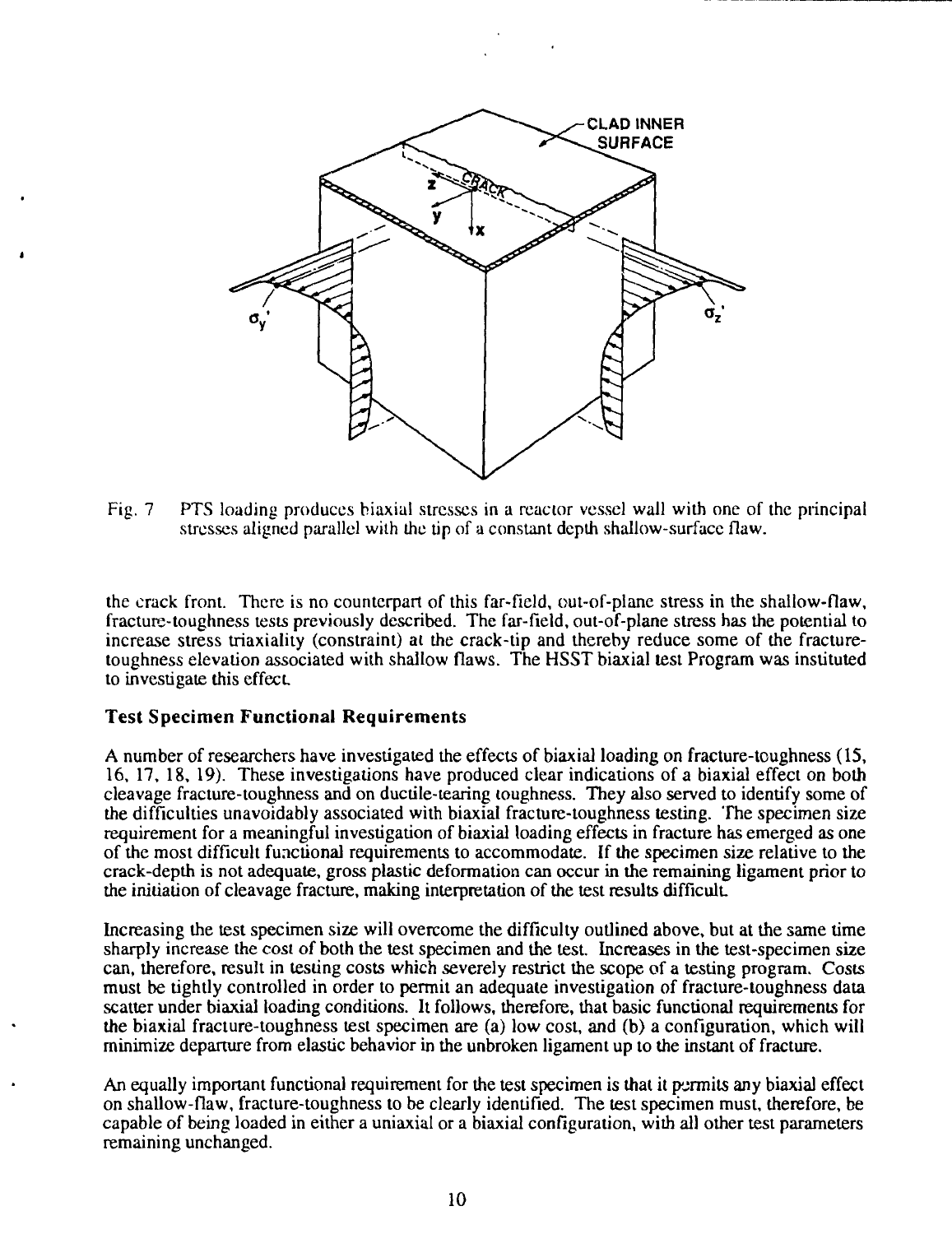An infinitely long (constant depth) geometry is assumed for all shallow flaws in conformance with the PTS analysis guidelines provided in U.S. NRC Regulatory Guide 1.154 (Ref. 20). Evaluation of flaws discovered during an in-service inspection, and possible future developments of PTS analysis technology, creates a need for data on the fracture-toughness of finite-length shallow surface flaws. A further basic functional requirement for the test specimen design is, therefore, that it be capable of accommodating both of these flaw geometries.

# Test Specimen Design

A number of potential test specimen configurations were considered prior to selection of the cruciform design. Several specimen designs were identified which could satisfy the technical elements of the functional requirements. Test specimen cost was a major factor influencing the final selection.

Conceptual features of the cruciform biaxial fracture-toughness lest specimen are illustrated in Fig. 8. The specimen design is capable of reproducing a linear approximation of the nonlinear biaxial stress distribution shown in Fig. 7. The cruciform design, coupled with a statically determinate load reaction system, permits the specimen to be loaded in either uniaxial (4 point



Fig. 8 Conceptual features of the cruciform shallow-flaw, biaxial fracture-toughness test specimen

bending) or biaxial (8 point bending) configurations. Tests of nominally identical specimens can thus be performed with the level of stress biaxiality as the only test variable. Details of the statically determinate load reaction system are given in Fig. 9.

Load diffusion control slots permit the maintenance of a reasonably uniform biaxial stress field within the test section of the specimen. The uniform depth shallow-flaw terminates at the central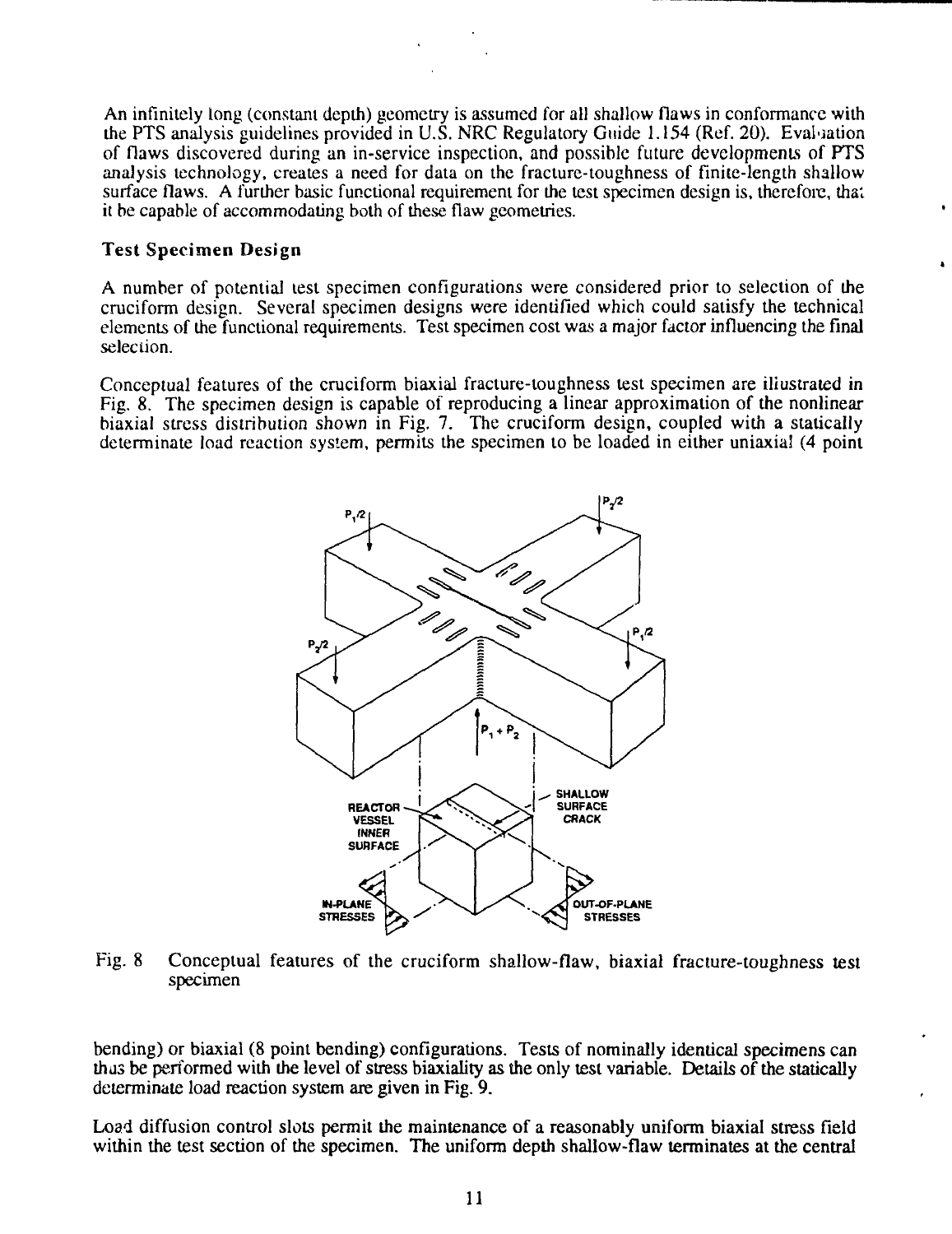

Fig. 9 Hydraulically coupled passive load-reaction jacks assure thai the test specimen loading is statically determinate. A divider piston in the hydraulic coupling line provides control of the beam loading ratio.

load diffusion control slots, thereby simulating an infinitely long flaw. Control of the differential length of the central load diffusion control slots relative to the lengths of the outer slots is used to eliminate unacceptable stress concentrations at the ends of the crack.

The central block of the cruciform specimen is the only portion fabricated from fully characterized test material. The load diffusion control slots are machined in both the test block and the reusable arms using a numerically controlled electro-discharge machining (EDM) process. The crack starter slot is machined at the same time. A completed central block is shown in Fig. 10.

Longitudinal arms are attached using a low-heat input electron beam (EB) welding procedure prior to fatigue precracking the specimen in four point uniaxial bending. A mechanical machining operation is used to remove any EDM embrittled material and any fatigue-crack growth irregularities from the central load diffusion control slots at the ends of the crack. Attachment of the transverse load arms by EB welding completes the fabrication process. The resulting test specimen, which is shown in Fig. 11, meets all of the functional requirements and is co... $\beta$  derably lower in cost and material requirements than any of the alternate designs evaluated.

# **Test Specimen Analysis**

A three-dimensional, finite-element model of cruciform specimen, incorporating a highly refined representation of the crack-tip region, was used for this analysis. Essential features of the model are shown in Fig. 12. The model has 3890 isoparametric brick elements. For the crack-tip field analysis, the crack-tip region is modeled using collapsed prism elements arranged in a fan configuration. The analyses were run using the ABAQUS (Ref. 21) computer program and a piecewise representation of the material elastic-plastic, stress-strain properties. Further details of the analysis procedure can be found in Ref. 22.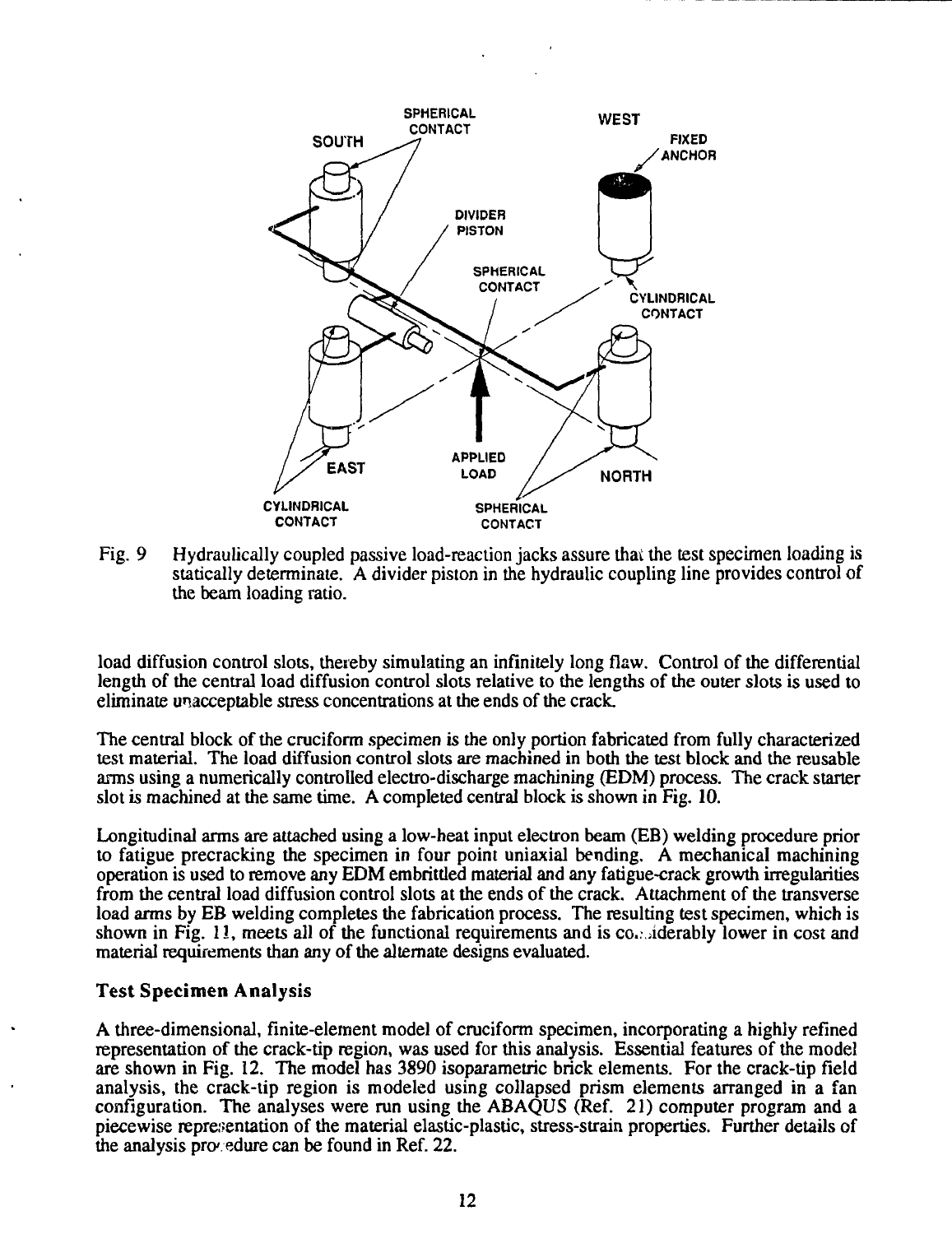

Fig. 10 The differential load-diffusion control slot lengths used to control stress concentrations at the slot-crack interface can be seen in the completed central block.



Fig. 11 Loading arms are electron-beam welded to the central block to complete the cruciform test specimen.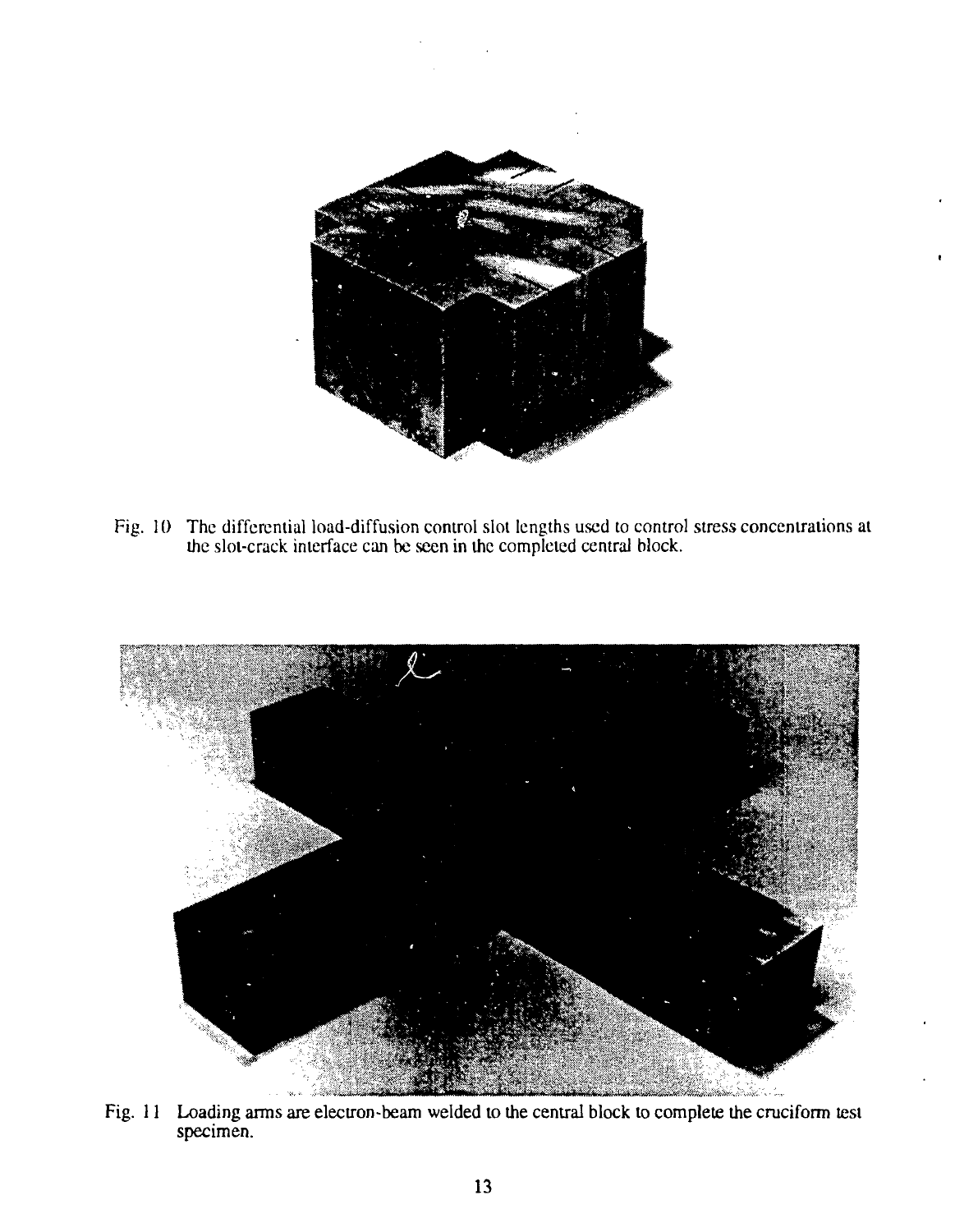

Fig. 12 A cruciform model incorporating a highly refined crack-tip region was used for the local crack-lip field analysis.

Validation checks were perfonned on the analysis model before it was used to interpret the test data. Results from one of the most stringent of those checks are shown in Fig. 13. Load vs crackmouth-opening displacement (CMOD) predictions from the analysis were required to match test values for this parameter set over the full range of test values. Iterative adjustments were made to the material stress-strain representation to achieve the close match between analytical predictions and test results shown in Fig. 13.



Fig. 13 Analysis model predictions match closely the load vs CMOD results obtained in the uniaxial and biaxial tests.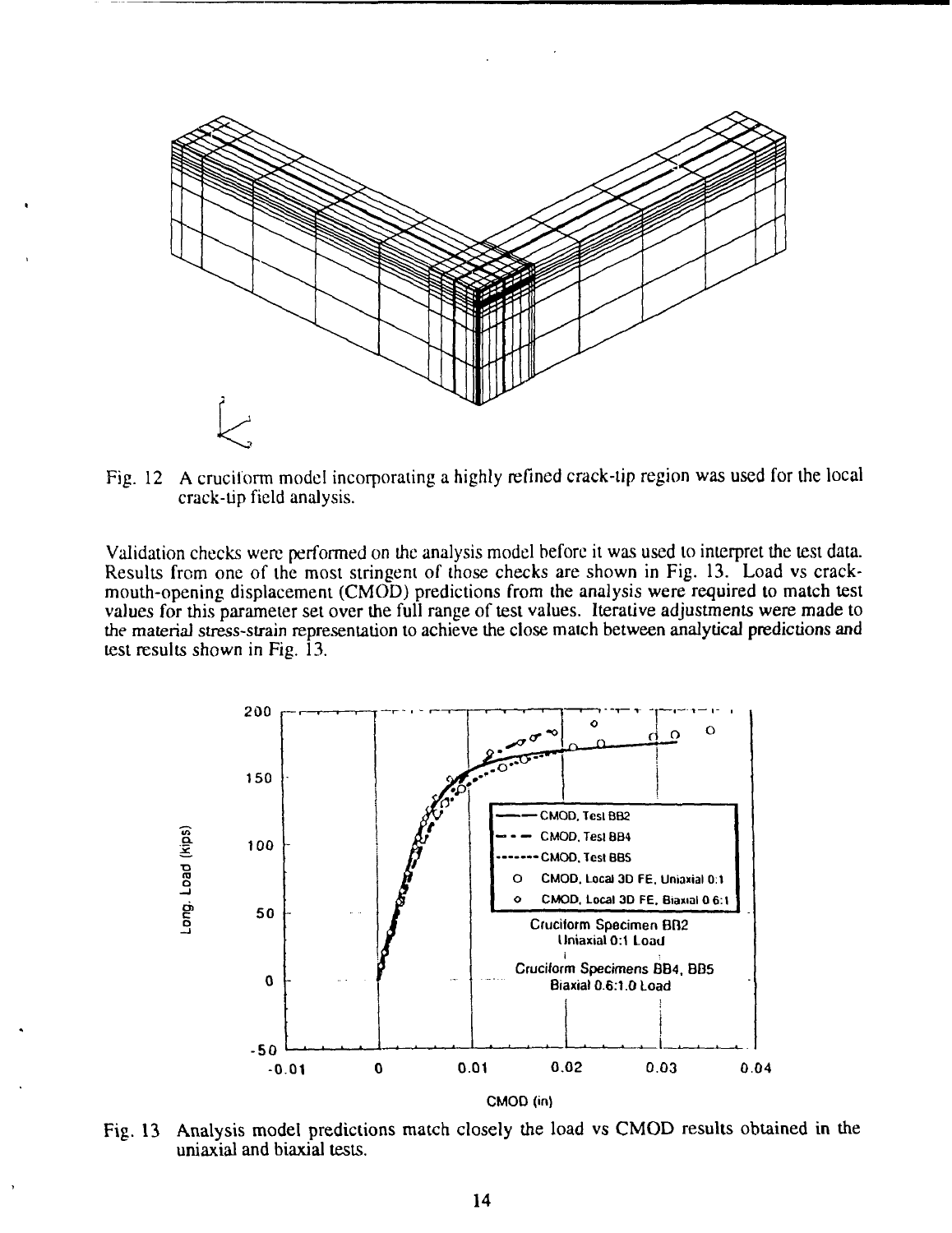Two schemes for estimating  $J_c$  from the biaxial test results were evaluated by Theiss et al. in Ref. 23. The methods are based on estimating the energy deposited in the crack-tip material using (a) the area under the load vs load-line displacement curve, and (b) the area under the load vs CMOD curve. The latter scheme was considered the more accurate of the two because the CMOD measurement is made close to the crack tip. The load vs CMOD curve provides, therefore, a more sensitive measure of the energy deposited in the crack-tip material.

The applied J integral at fracture  $(J_c)$  is expressed in terms of elastic and plastic elements of the load vs CMOD curve in equation 2.

 $\bullet$ 

$$
J_c = J_{el} + J_{pl} \tag{2}
$$

Where

 $J_{\text{el}}$  = elastic contribution to  $J_c = K_c^2 (1 - v^2) / E$ 

- $K_c$  = applied stress intensity factor
- $v = Poisson's ratio$ <br> $E = Young's moduli$
- $=$  Young's modulus
- $J_{\text{pl}}$  = plastic contribution to  $J_c = \eta_{\text{nl}}^c U_{\text{pl}}^cB(W a)$ ]

$$
\eta_{\rm pl}^{\rm c} =
$$
 dimensionless factor determined by analysis and relating the plastic area under the

load vs CMOD curve to  $J_{pl}$ . Note that  $\eta_{pl}^c$  is stress-state dependent.

- $U_p^c$  = plastic portion of the area under the load vs CMOD curve
- $=$  crack depth
- $W =$  test specimen width (depth)
- $B = \text{test specimen thickness}$

Output from the analysis also included a definition of the applied crack-tip J for all points along the crack-front. One set of these results is shown in Fig. 14 in terms of the more familiar Kj. Biaxial loading is seen to produce a nonuniform distribution of K<sub>J</sub> along the crack-front, with the departure from linearity increasing as specimen is loaded further into the regime of nonlinear behavior. This trend makes consideration of the crack initiation site necessary to an accurate interpretation of the test data.

Plots of the Von Mises equivalent stress distribution over the test specimen ligament are shown in Fig. 15 for uniaxial and biaxial loading conditions. Both plots represent conditions at failure as determined in the tests. Note that the Von Mises equivalent stress exceeds the material yield stress by a small amount over much of the ligament in the uniaxial loading case. Biaxial loading, in contrast, results in the ligament remaining elastic. This result could have been anticipated by imposing an out-of-plane stress on the published stress distributions for notched bars (Ref. 24). One consequence of biaxial loading is, therefore, to increase crack-tip constraint by suppressing large-scale plastic deformation of material in the immediate vicinity of the crack.

Results from the crack-tip field portion of the analysis are shown in Fig. 16. The curves in Fig. 16 show the opening mode stress distribution ahead of the crack for both uniaxial and biaxial loading, together with the reference (high constraint) opening mode stress distribution. It is evident from these curves that *Q* does not remain constant with distance ahead of the crack tip for the case of uniaxial loading. Biaxial loading, in contrast, results in relatively constant values of *Q* for  $r > 2J/\sigma_0$ . This observed trend for uniaxial loading is incompatible with one of the postulates upon which the J-Q fracture-toughness correlation is based, indicating a need for some further development of that correlation. The Dodds-Anderson correction factor approach is not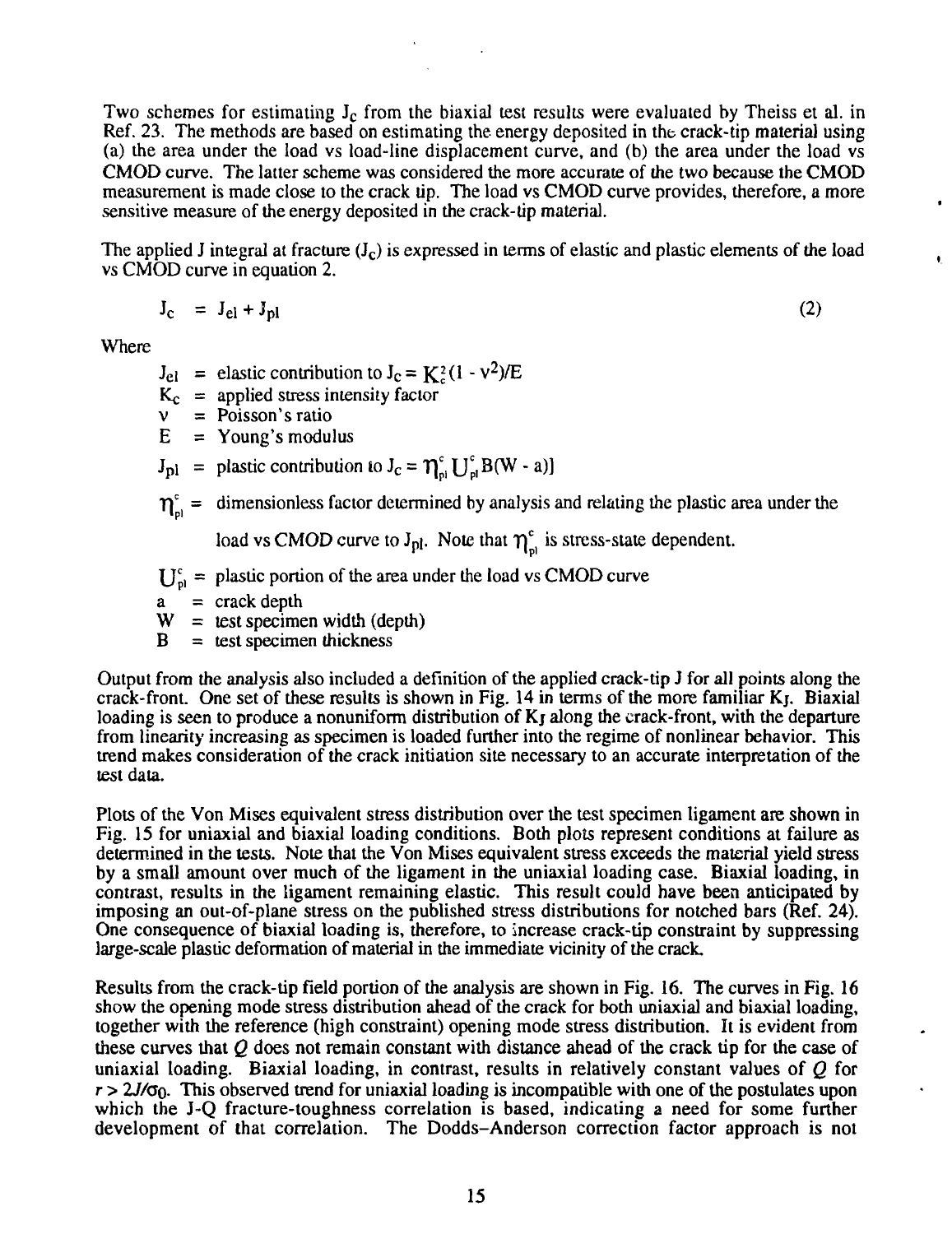

Distance from Specimen Center (mm)

Fig. 14 Variation of Kj along the crack front for a 0.6:1.0 biaxial loading condition.



Fig. 15 Ligament stresses at fracture exceed the yield stress under uniaxial loading but remain elastic under biaxial loading.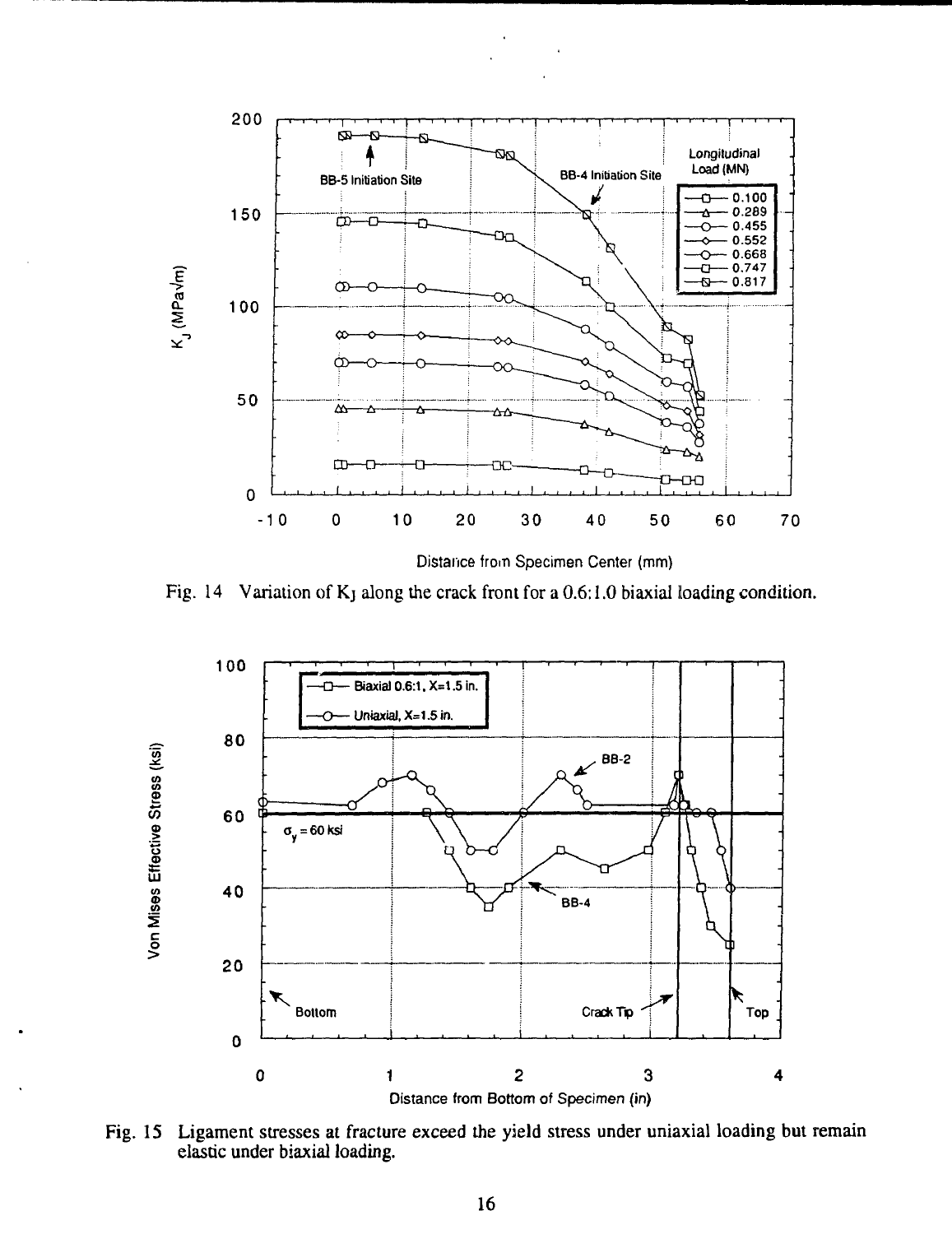

Fig. 16 Stress biaxiality improves the uniformity of the Q-stress field relative to the Q-field obtained with uniaxial loading.

compromised by the results illustrated in Fig. 16 because it is not based upon the assumption of a uniform Q-stress field ahead of the crack tip.

## Test Results

The first requirement for the test program was to demonstrate that the configuration of the crack and the load-diffusion control (LDC) slots would produce crack initiation remote from the intersection of these two features. Satisfaction of this requirement was essential to assure that the measured test results were a true reflection of the influence of the test parameters on shallow-flaw, fracturetoughness and were not influenced by stress concentration effects at the ends of the LDC slots. The requirement was found easier to satisfy under uniaxial loading than biaxial loading. The configuration of the crack-geometry and LDC slot geometry finally selected was capable of assuring crack initiation away from the intersection under both uniaxial and biaxial loading. Figure  $17$ shows a fracture surface from one of the biaxial tests. The river patterns in Fig 17 show the fracture to have initiated close to the mid point of the crack.

Extensive calibration of the test fixture was undertaken prior to the initiation of testing. A dummy cruciform specimen fitted with multiple strain gauges was used in this phase of the program. Results demonstrated that the statically determinate load reaction system was working as planned. Pretest preparations culminated in a test readiness review, in which an independent body of fracture mechanics experts found the test program ready for implementation.

Clip gauges and displacement transducers were used to measure CMOD and load-line displacement (LLD), respectively, as a function of the applied load. Test temperatures were selected to be in the lower transition region of the shallow-flaw, fracture-toughness curve. This is the area of the fracture-toughness curve of particular interest in determining the effect of biaxial loading on **ARTNDT.**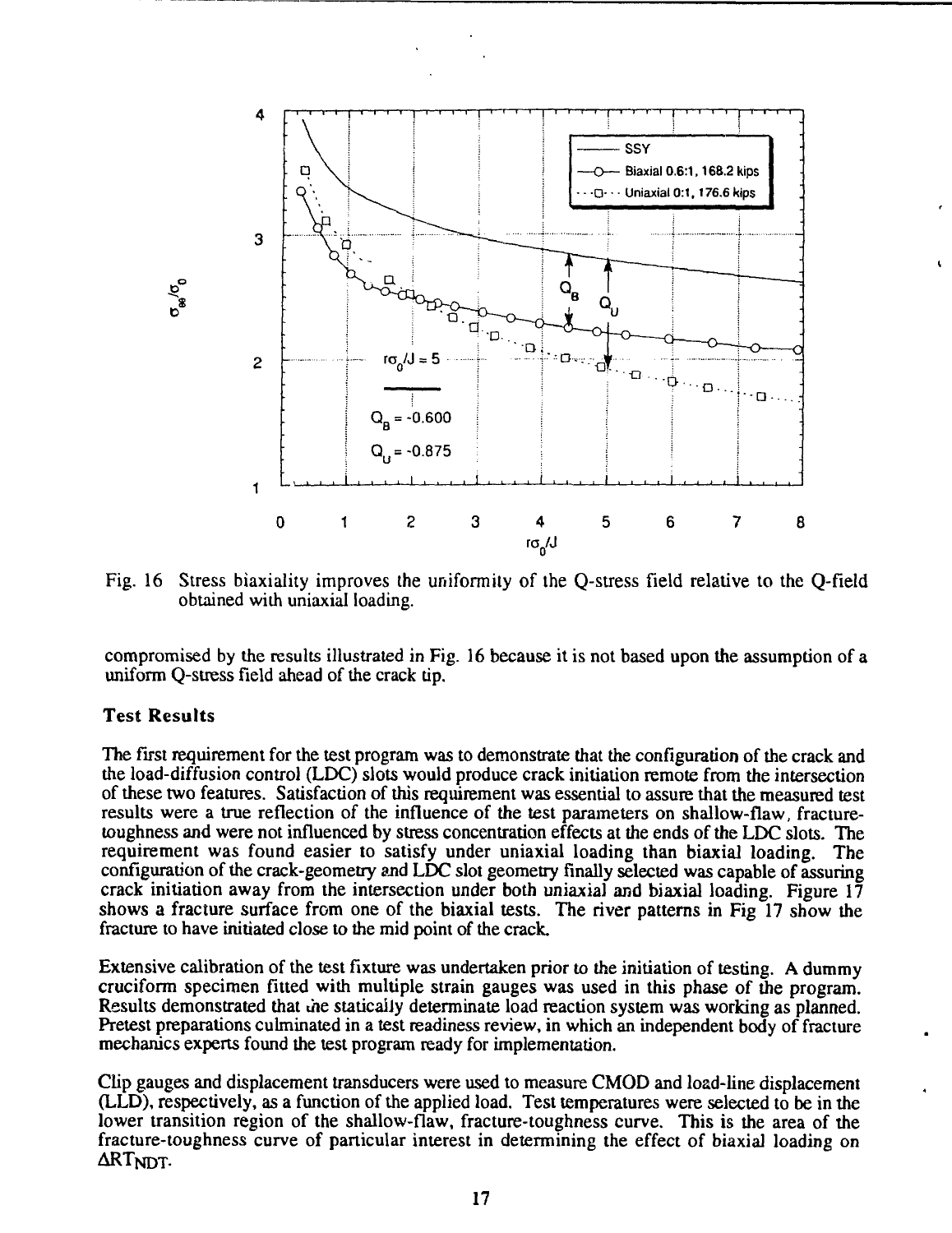

17 Cleavage fracture initiated in the mid-thickness of the biaxial lest specimen, remote from anv structural discontinuities.

Load vs CMOD curves generated in three of the four valid tests completed to date were shown in Fig. 13. Note that the measured CMOD at failure is remarkably similar for the two biaxial tests. Biaxial loading substantially reduces the CMOD al failure when compared with the uniaxiai loading result.

Test values for  $K_{Jc}$  are shown in Fig 18, superimposed on data from the shallow-flaw and deepflaw SENB tests. The cruciform beam data plotted in Fig 18 corresponds with the point on the crack front at which post-test examination showed the crack to have initiated. The cruciform specimen tested under uniaxiai loading produced a fracture-toughness close to the lower bound of the fracture-toughness scatter band from the shallow-flaw SENB tests. Biaxial loading of the cruciform specimen produced two results below the lower hound of results from the shallow-flaw SENB data set. The two data points from biaxial loading tests on the cruciform specimen are seen to be closdy matched.

Test data generated to date are consistent with expectations for the biaxial tests. Biaxial loading appears to reduce  $K_{\text{Jc}}$  below the values associated with shallow flaws, but not down to the lower bound values associated with highly constrained deep flaws. There are also indications that biaxial loading may reduce the scatter of shallow-flaw, fracture-toughness data. The biaxial testing program is. however, in its infancy, and the amount of data currently available from the program is not sufficient to support an assessment of biaxial loading effects on shallow-flaw, fracturetoughness at this time.

## **Test Data Interpretation**

The objective in this section is to illustrate the practical application of constraint effects technology to the safely assessment of an irradiation-embrittled reactor pressure vessel. Fracture-toughness data reflecting the effect of varying levels of crack-lip constraint are essential input to such a safety assessment. At this time the amount of data available from the biaxial testing program is loo small to support a safety assessment. This example, therefore, utilizes data from the previously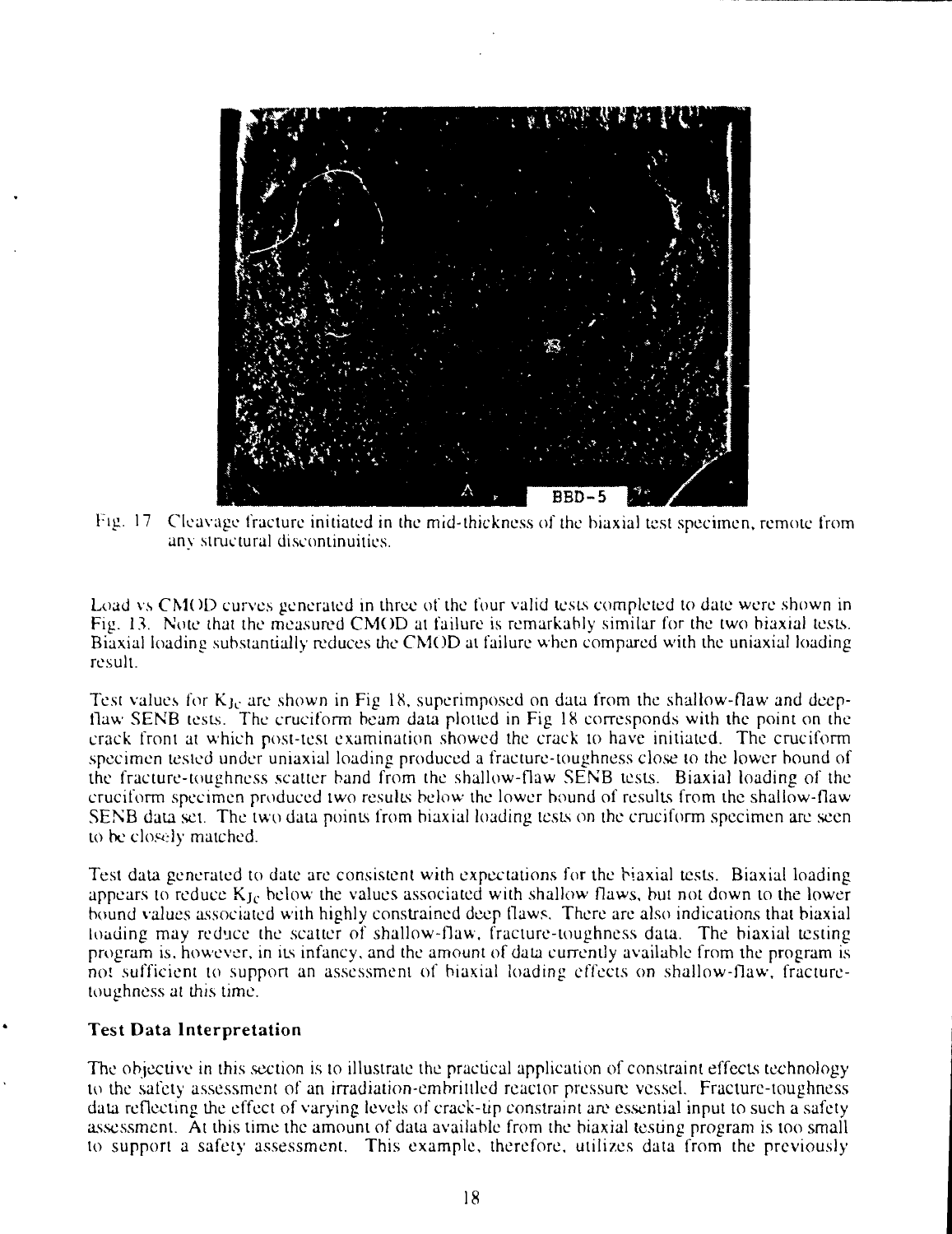

Fig. 18 Biaxial loading resulted in shallow-flaw, fracture-toughness values below the lower bound values obtained under uniaxial loading.

completed HSST shallow-flaw tests on SENB specimens. Data used in this assessment were taken from Ref. 11. The data set of Ref. 11 cover two constraint configurations. These are deep flaws with an a/W of 0.5 and shallow flaws with an a/W ratio of 0.1. Prof. R. Dodds has performed a J-Q analysis of these test specimens under an HSST Program subcontract. J-Q trajectories for both the shallow- and deep-flaw beams are shown in Fig. 19, together with a J-Q loading trajectory from one of the HSST Program wide-plate tests (Ref. 25).

Fracture-toughness data from each of the test series are shown in Fig. 19, superimposed on the appropriate J-Q loading trajectory. Upper and lower bounds to the resulting J-Q scatter band are represented in Fig. 19 by straight lines. This representation reflects the fact that only two constraint-effects data sets are available at this time. A more accurate definition of the bounds of the J-Q failure locus scatter band will be possible when more data become available. The data shown in Fig. 19 were all generated at the same test temperature  $(-10^{\circ}C)$ . A similar data set exists for tests performed at-25°C.

The lower bound to the J-Q failure locus scatter band defines the minimum anticipated increase in fracture-toughness over the reference high-constraint toughness as the constraint parameter *Q* decreases from the reference high constraint value  $(Q = 0)$ . Minimum anticipated fracture-toughness increases due to loss of crack-tip constraint are plotted in Fig. 20(a) for each of the test temperatures. Note that fracture-toughness in Fig. 20(a) has been expressed in terms of  $K_{\text{Jc}}$  rather than  $J_c$ . This was done to permit the final result from this example to be expressed in terms of the fracture-toughness units currently in use in RPV safety assessments.

The plots of Fig. 20(a) can now be used to predict the lower-bound, fracture-toughness curve for a given crack-tip constraint condition. In the example given, a constraint loss characterized by *Q =*  $-0.6$  was used. Predicted fracture-toughness increases for  $Q = -0.6$  are 34 MPa $\sqrt{m}$  at T-RT<sub>NDT</sub> =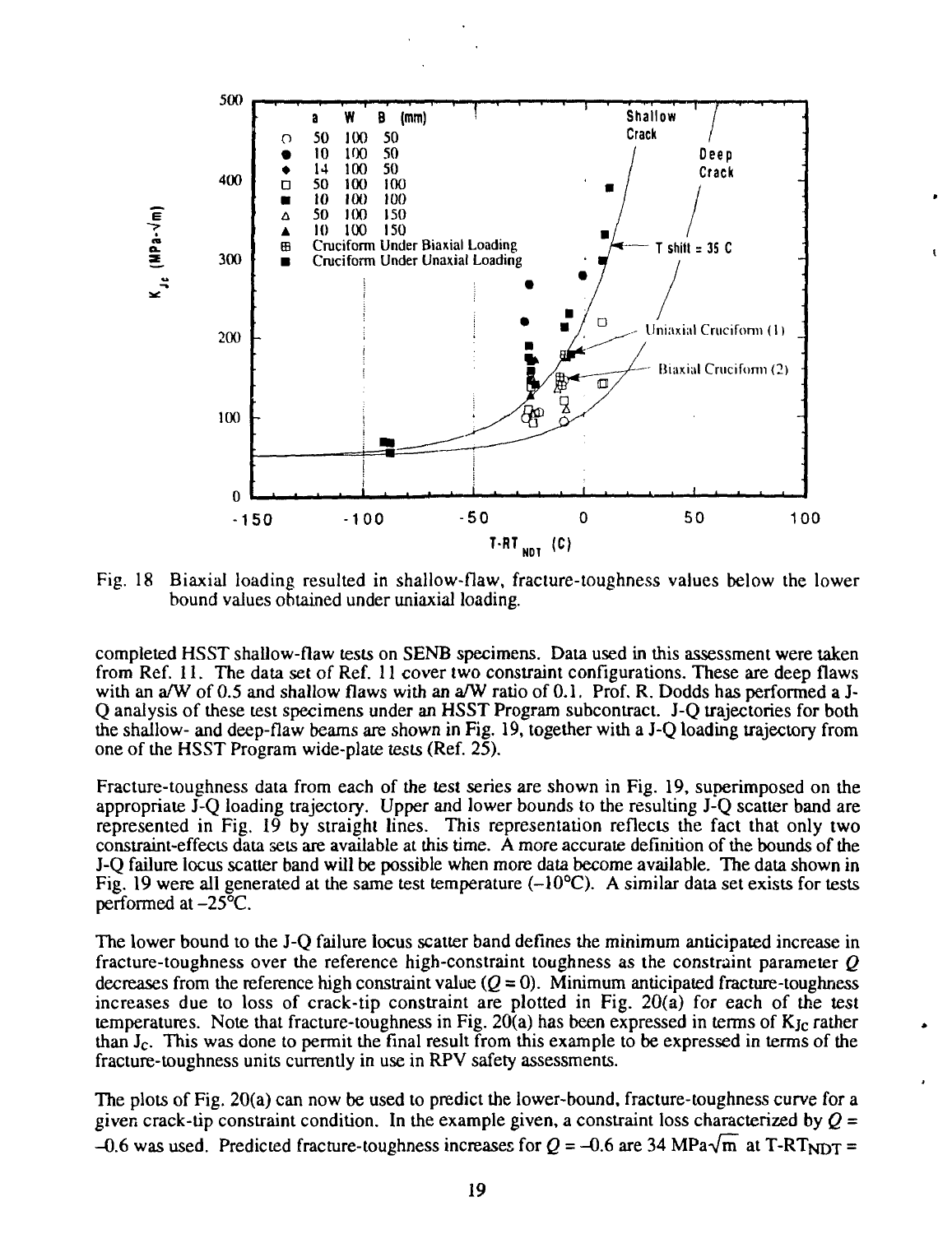

Fig. 19 The J-Q failure locus scatter band shows increased toughness and increased data scatter as the crack-tip constraint decreases (Q becomes more negative).



Fig 20. A fracture-toughness curve for a reduced crack-tip constraint condition can be generated using the plane-strain, fracture-toughness curve and the J-Q failure locus envelope.

 $\bullet$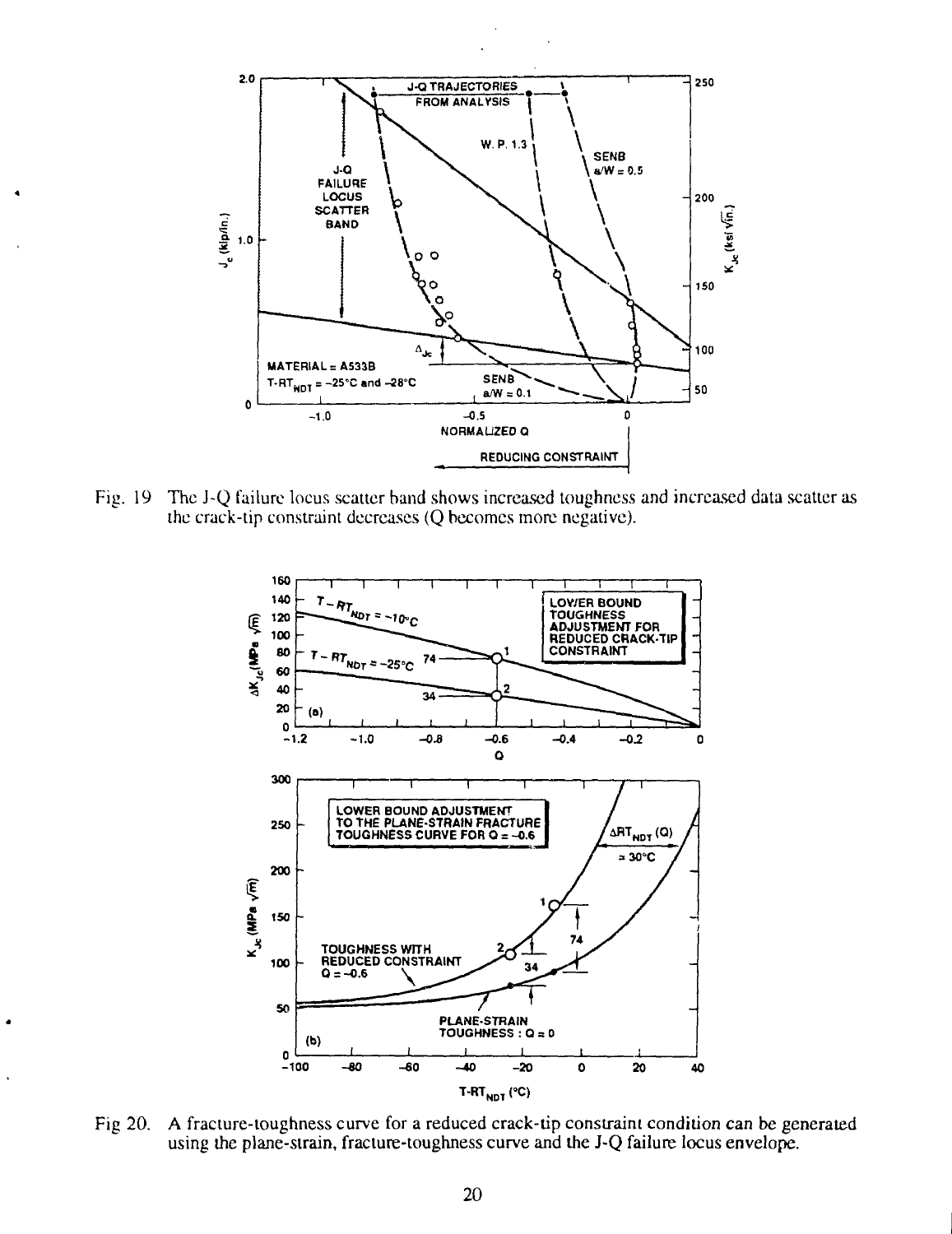$-25^{\circ}$ C and 74 MPa $\sqrt{m}$  at T-RT<sub>NDT</sub> =  $-10^{\circ}$ C. These values are now transferred to Fig. 20 (b) where they are shown plotted as increases over the base material fracture-toughness curve. Transition of the base material curve to the left, such that it passes as closely as possible through the two data points, completes the process. The resulting curve represents the lower bound fracturetoughness for a given level of crack-tip constraint, a constraint level characterized by  $Q = -0.6$  in this example.

٠

 $\mathbf{C}$ 

In a practical application of the J-Q methodology, lower bound fracture-toughness curves could be produced for a range of crack-tip constraint conditions. An analysis of the crack-tip stress fields would, however, be required to determine the constraint condition appropriate for a given geometry and loading condition. It is possible, however, that J-Q analyses for a range of geometry and loading conditions commonly encountered in RPV safety analyses could be performed and the resulting J-Q loading trajectories documented. This approach could eliminate the need for repeated performance of the relatively expensive crack-tip field analysis.

The above example dealt with application of J-Q constraint-effects technology to a deterministic analysis of RPV safety. The technology could also be applied to the probabilistic analysis of RPV safety. The impact of J-Q technology on a probabilistic analysis would be expected to be greater than the impact on a deterministic analysis. This is so because both the mean value of the fracturetoughness scatter band and the width of the scatter band increase more rapidly with loss of crack-tip constraint than does the lower bound fracture-toughness. These trends are evident in the J-Q fracture-toughness scatter band illustrated in Fig. 19.

# **Verification Checks**

Fractographic examination of the broken test specimens provides information on the location of the cleavage initiation sites. Initiation site assumptions are built into the J-Q constraint effects technology. A comparison of the initiation site locations from the test specimens with the initiation site assumptions in the J-Q technology is used as a verification check on the technology.

Opening mode stress plots for the cruciform specimen in both uniaxial and biaxial loading are shown, together with the opening mode stress plot for a high constraint configuration, in Fig. 21 (a). These plots were produced in a finite-strain (large-strain) analysis and, therefore, show a downward trend near the crack tip because of the loss of stress triaxiality in material adjacent to the free surface of the blunted crack tip. Cleavage initiation site data from the fractographic examination of SENB and biaxial specimens tested at a range of temperatures are shown in Fig. 21(b). These plots were produced in a finite-strain (large-strain) analysis and, therefore, show a downward trend near the crack tip because of the loss of stress triaxiality in material adjacent to the free surface of the blunted crack tip. Many of the cleavage initiation site locations are located to the left of the peak on the opening mode stress plots. Locations to the left of the peak of the opening mode stress plots experience a falling opening mode stress as the applied *J* increases. Experience with warm prestressing indicates that cleavage fracture is unlikely to initiate under conditions of decreasing opening mode stresses. At first sight the analysis results and data of Fig. 21 would appear to call into question the basic assumptions inherent to the J-Q technology. On closer examination, however, the basic question appears to lay with the adequacy of the analytical model used to generate the opening mode stress plots.

The analytical model represents a stationary crack. With such a model, crack-tip blunting increases continuously as the applied / increases. In reality, however, tearing would initiate at some point in the loading cycle for tests conducted at temperatures in the transition range. The primary effect of tearing would be to resharpen the previously blunted crack tip. Resharpening of the crack tip would have the effect of moving the peaks of the opening mode stress plots further to the left. Conceptually, this adjustment could eliminate the incompatibility shown in Fig. 21 between analysis and test results.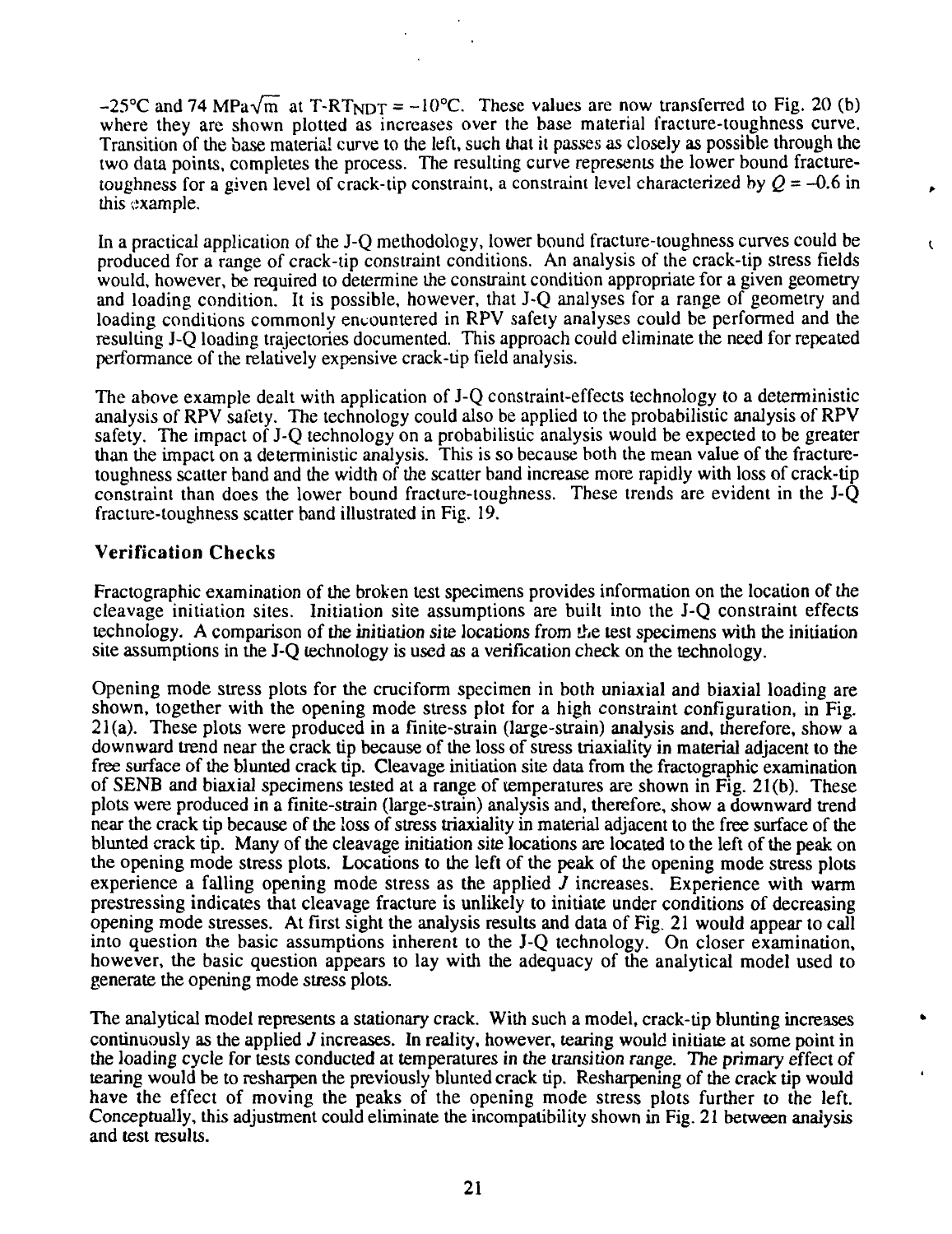

Fig 21. Additional refinement to the crack-tip stress field analysis model appears to be required to reconcile analysis predictions with fractography results.

The analysis model refinement required is one which permits the representation of precleavage tearing. A number of fracture research centers in Europe have had success in developing precleavage tearing models using the critical stress for void formation as defined by the Beremin group and either the Rousselier or Garson yield models (26,27,28). The yield functions take into account the fact that only biaxial stresses can exist at the surface of internal voids. Because of this, application of a hydrostatic stress can result in a plastic volume change. A recent application of this technology by Dr. Dietmar Klingbeil of Bundesanstalt fur Materialforschhung und Prufung (BAM), Berlin, Germany, demonstrated that (a) the crack-tip stress field becomes stationary after a relatively small amount of ductile tearing, and (b) the effect of tearing is to "resharpen" the previously blunted crack tip (Ref. 29).

The curves of Fig. 21 (a) make it clear that *Q* cannot be treated as a spatially invariant parameter when, as in the uniaxial loading curve, the overall section and crack-tip plastic stress fields interact. A further question on the selection of the appropriate value for *Q* derives from the work of Heerens and Read (Ref. 30). They showed, for a low alloy steel tested at  $-60^{\circ}$ C, that the cleavage initiation sites were at the maximum opening mode stress location. A case can, therefore, be made for defining *Q* as the normalized difference in peak stresses from opening mode stress plots for the reference high constraint configuration and a lower constraint application. It can be seen from the plots of Fig. 21 (a) that the value of *Q* derived using ihis definition would be considerably smaller than that derived from the "uniform Q-field" definition.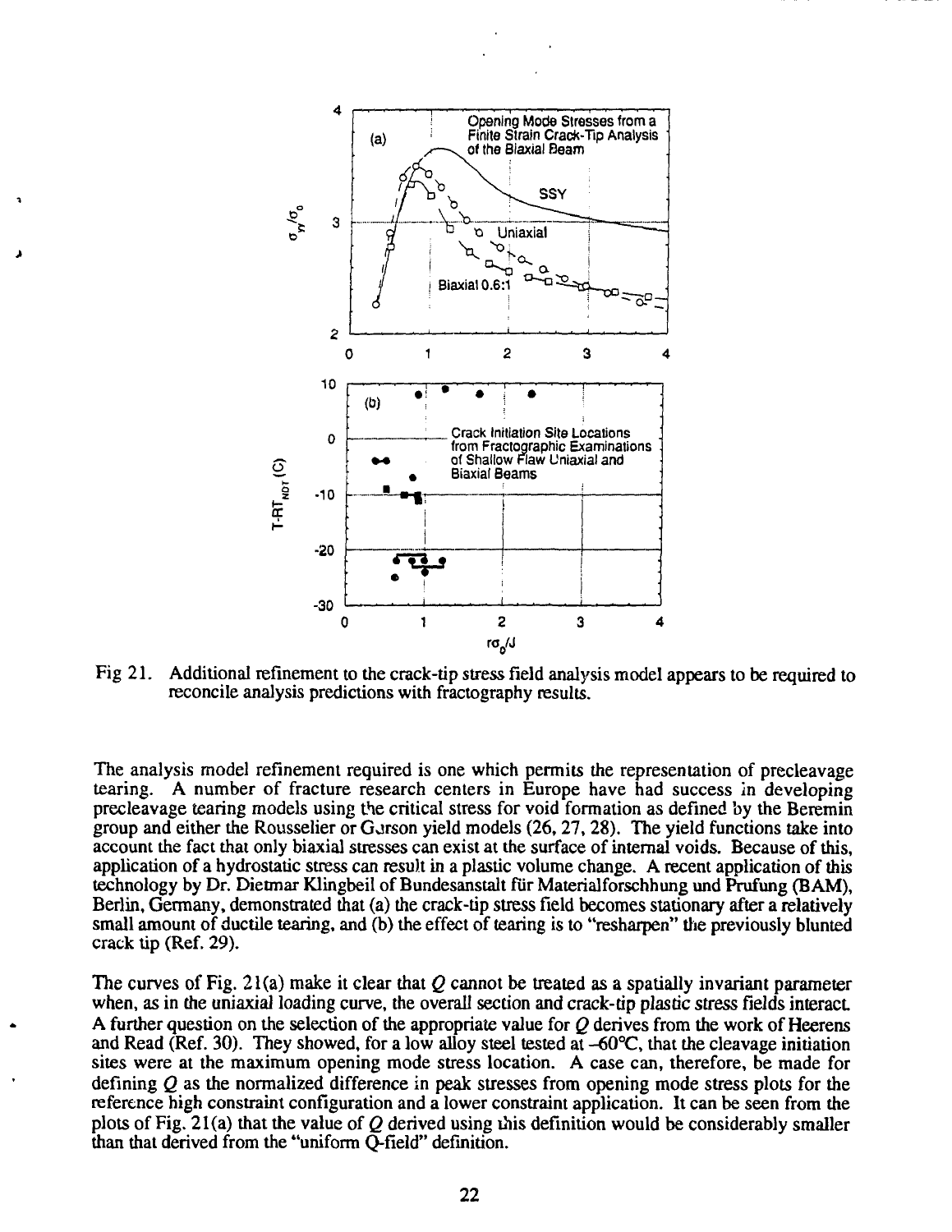## **Interim Conclusions**

Crack-tip constraint effects of shallow flaws and biaxial loading influence both fracture-toughness and the width of the fracture-toughness scatter band. This influence can have a significant impact on the outcome of an RPV safety analysis.

 $\epsilon$ 

À.

Dual-parameter (J-Q and J-Acr) fracture-toughness correlations and corrections show promise as a practical means for introducing the effects of crack-tip constraint into reactor pressure vessel safety assessments. Additional refinement of the analysis models used to define crack-tip stress fields appears to be necessary in order to resolve discrepancies between analytical predictions and fractographic data on cleavage initiation sites. Inclusion of precleavage tearing effects into the analysis model appears to have the potential to resolve the observed discrepancies.

Development and validation of technology for the quantitative assessment of crack-tip constraint effects on fracture-toughness is essential to the future utilization of miniature fracture-toughness surveillance specimens.

## **References**

- 1. R. O. Ritchie, J. F. Knotl, and J. R. Rice, "On the Relationship Between Critical Tensile Stress and Fracture Toughness in Mild Steel," *J. Mech. Phys. Solids* 21, 395-410 (1973).
- 2. G. R. Irwin, "Analysis of Stresses and Strains Near the End of a Crack Traversing a Plate," *American Society- of Mechanical Engineers,* Journal of Applied Mechanics, September 1957, pp. 361-364.
- 3. J. Hutchinson, "Singular Behavior at the End of a Tensile Crack in a Hardening Material," *J. Mech. Phys. Solids* 16, 13-31 (1968).
- 4. J. R. Rice and G. F. Rosengren, "Plane-Strain Deformation Near a Crack Tip in a Power-Law Hardening Material," *J. Mech. Phys. Solids* 16, 1-12 (1968).
- 5. *American Society for Testing and Materials Standard No. E399-90,* "Standard Test Method for Plane-Strain Fracture Toughness of Metallic Materials" (1990).
- 6. T. R. Mager, Westinghouse Electric Corp., "Heavy-Section Steel Technology Program Technical Report No. 10: Fracture Toughness Characterization Study of A533, Grade B, Class 1 Steel," WCAP-7578, October 1970.
- 7. R. H. Dodds, Jr., T. L. Anderson, and M. T. Kirk, "A Framework to Correlate a/W Ratio Effects on Elastic-Plastic Fracture Toughness (Jc)," *International Journal of Fracture* 48: 1- 22, (1991).
- 8. N. P. O'Dowd and C. F. Shih, "Family of Crack-Tip Fields Characterized by a Triaxiality Parameter: Part I—Structure of Fields," *J. Mech. Phys. Solids* 39,989-1015 (1991).
- 9. N. P. O'Dowd and C. F. Shih, *Two-Parameter Fracture Mechanics: Theory and Applications,* USNRC Report NUREG/CR-5958 (CDNSWC/SME-CR-16-92), Oak Ridge National Lab., Oak Ridge, TN, February 1993.
- 10. J. R. Rice, "A Path Independent Integral and the Approximate Analysis of Strain Concentrations by Notches and Cracks," *Journal of Applied Mechanics,* Vol. 35, pp. 379- 386.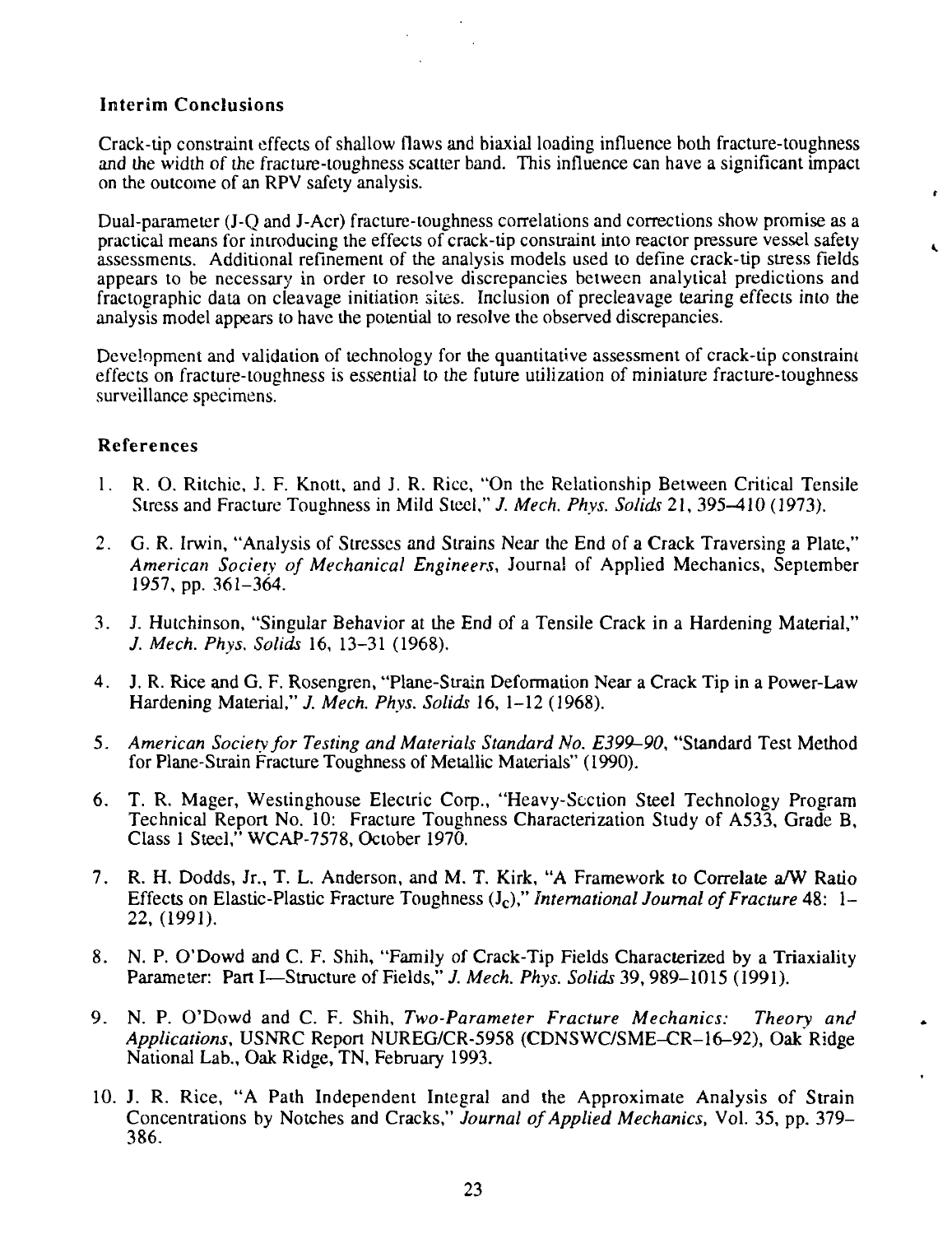- 11. T. J. Theiss and D. K. M. Shum, *Experimental and Analytical Investigation of the Shallow-Flaw Effect in Reactor Pressure Vessels,* USNRC Report NUREG/CR-5886 (ORNL/TM-12115), Oak Ridge National Lab., Oak Ridge, TN, July 1992.
- 12. M. T. Kirk, K. C. Koppenhoefer, and C. F. Shin, "Effect of Constraint on Specimen Dimensions Needed to Obtain Structurally Relevant Toughness Measures," *Constraint Effects in Fracture, ASTM STP 1171,* pp. 79-103, March 1993.
- 13. T. J. Theiss, W. J. McAfee, B. R. Bass, J. W. Bryson, and M. C. Rao, "Preliminary Results from Biaxial Shallow-Flaw Fracture Toughness Tests on Reactor Pressure Vessel Steel," *ASME PVP,* Vol. 250, pp. 271-281, July 1993.
- 14. B. R. Bass, J. W. Bryson, W. E. Pennell, and T. J. Theiss, "Determination of Out-of-Plane Biaxial Stress Effects on Fracture Toughness for Shallow Surface Cracks in Reactor Pressure Vessel Steels," *ASME PVP,* Vol. 250, pp. 257-269, July 1993.
- 15. D. Aurich, R. Helms, P. Schmidt, H. Veith, J. Ziebs, 'The Influence of the Stress State on Kic," *Transactions of the Fourth International Conference on Structural Mechanics in Reactor Technology,* Vol. G, August 1977.
- 16. D. Aurich, W. Brocks, R. Jordan, J. Olsche.vski, H. Veith, and J. Ziebs, "The Influence of Multiaxial Stress States on Characteristic Parameters for Cleavage Fracture in the Elastic-Plastic Range," *Proceedings of the International Applied Fracture Mechanics to Materials and Structures,* 1984.
- 17. D. Aurich and E. Sommer, "The Effect of Constraint on Elastic-Plastic Fracture," *Metalle und Metallkonstruktionen,* Steel Research 59, No. 8, pp. 358-367, 1988.
- 18. H. Clausmeyer, K. Kussmaul, and E. Roos, "Influence of Stress Slate on the Failure Behavior of Cracked Components Made of Steel," *Applied Mechanics Rev,* Vol. 44, No. 2, February 1991.
- 19. S. J. Garwood, "The Significance of Biaxial Loading on the Fracture Performance of a Pressure Vessel Steel," *Pressure Vessel Integrity,* PVP-Vol. 213, MFC-Vol. 32, June 23- 27, 1991.
- 20. Office of U.S. Nuclear Regulatory Research, U.S. Nuclear Regulatory Commission Regulatory Guide 1.154 (Task SI 502-4), Format and Content of Plant-Specific Pressurized Thermal Shock Safety Analysis Reports for Pressurized Water Reactors, January 1987.
- 21. ABAQUS Theory Manual, Version 4-8, Hibbitt, Karlson, and Sorensen, Inc., Providence, R. I., 1989.
- 22. B. R. Bass, J. W. Bryson, T. J. Theiss, and M. C. Rao, *Biaxial Loading and Shallow-Flaw Effects on Crack-Tip Constraint and Fracture Toughness,* USNRC Report NUREG/CR-6132 (ORNL/TM-12498), to be published in November 1993.
- 23. J. A. Hendrickson, D. S. Wood, and D. S. Clark, "The Initiation of Brittle Fracture in Mild Steel," Trans., ASM (50), 1958, pp. 656.
- 24. T. J. Theiss, B. R. Bass, J. W. Bryson, W. J. McAfee, R. K. Nanstad, W. E. Pennell, and M. C. Rao, *Initial Results of the Influence of Biaxial Loading on Fracture Toughness,* USNRC Report NUREG/CR-6036 (ORNL/TM-12349), Oak Ridge National Lab., Oak Ridge, TN, June 1993.